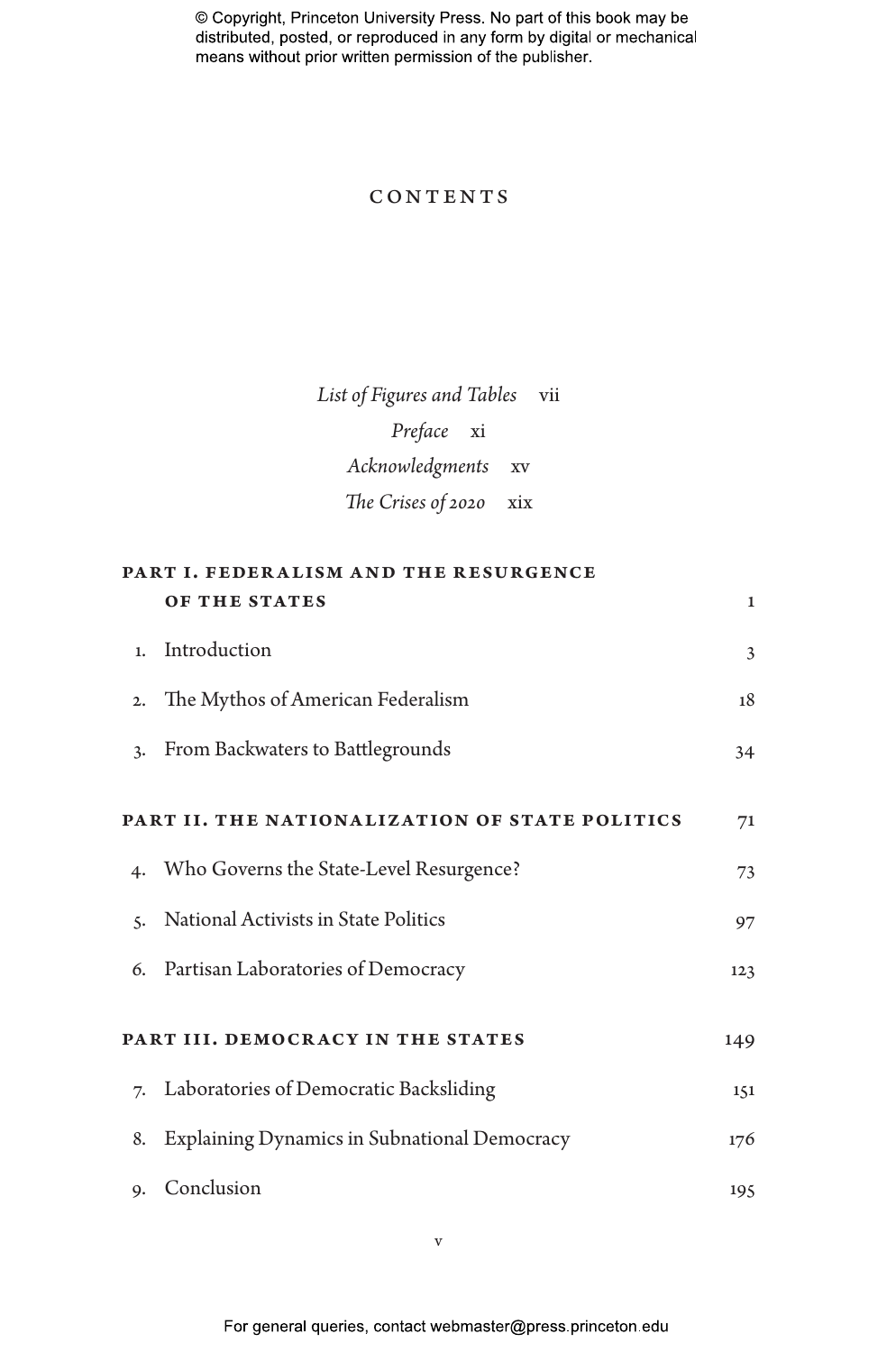vi CONTENTS

*Appendixes* 209 *Bibliography* 217 *Index* 251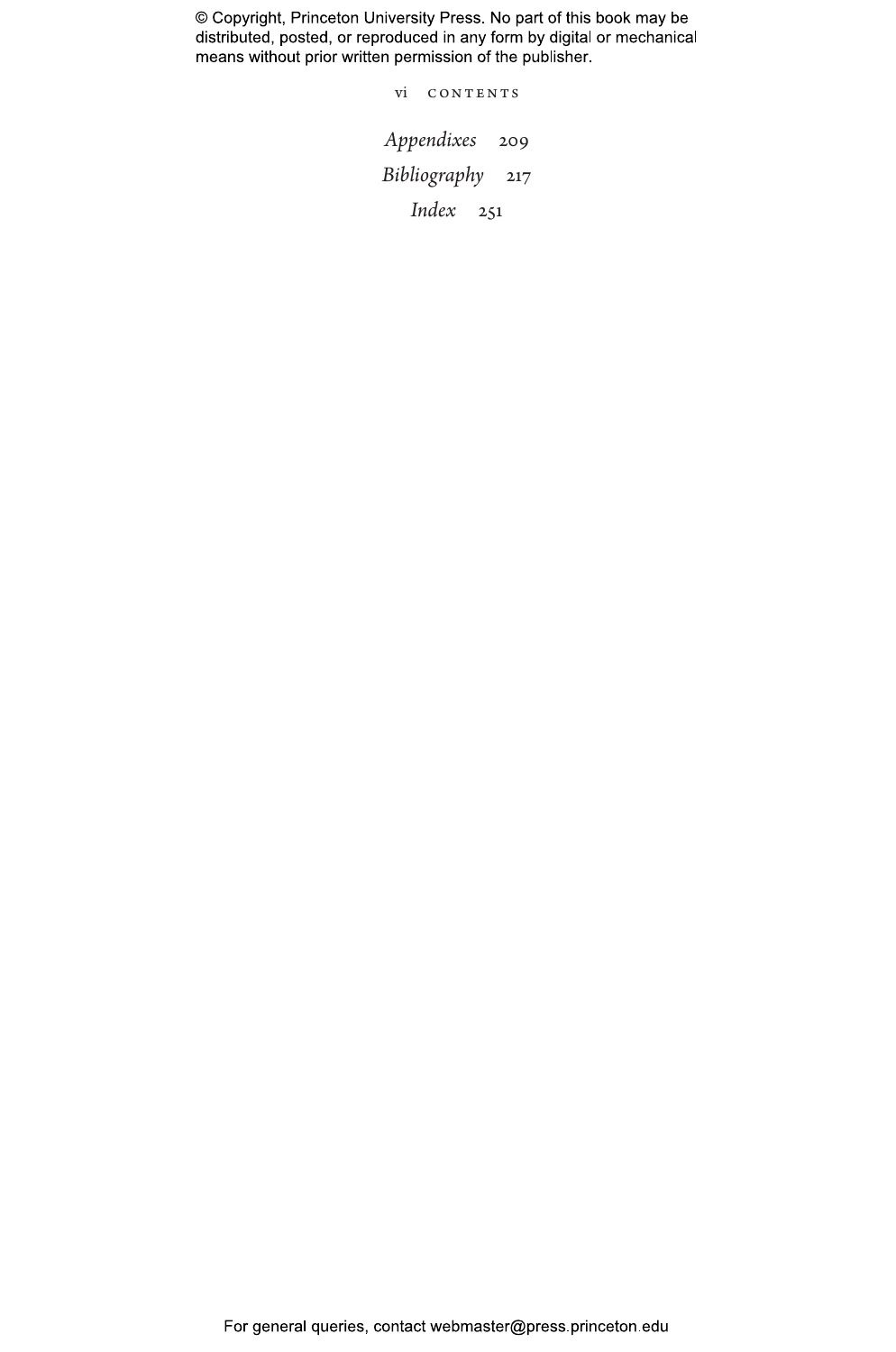## 1

# Introduction

"I GUARANTEE YOU we can draw four Republican congressional maps," Republican Kansas State Senate leader Susan Wagle told donors at a closed-door fundraiser in 2020. "That takes out [Democratic U.S. House Representative] Sharice Davids. . . . But we can't do it unless we have a two-thirds majority in the Kansas Senate and House."1

Such an appeal might have sounded strange a generation ago. Here was a legislative leader in Kansas *state* government outlining a *national* strategy for the Republican Party. Wagle's appeal to contribute money to state-level Republicans was light on the Kansas-specific issues, but it emphasized how state government could play a role in the national tug-of-war over American politics and policy. It outlined a strategy of gerrymandering—a way for this coalition to tilt the rules of democracy in its favor.

The United States has a unique constitutional system. Many of its distinctive institutional features have come under fire in recent years. The Electoral College has been criticized for installing presidents who do not win the popular vote, Senate apportionment for granting equal influence to Wyoming's 573,000 residents as California's 40 million, and even the unitary executive for granting too much authority to presidents. But Wagle was describing a way to take advantage of a less often discussed but critically important feature of the U.S. political system: *American federalism*, a system in which authority is dispersed across multiple levels of government.

1. Sherman Smith, "Kansas Senate President Pushes Redistricting Plan That 'Takes Out Sharice Davids,'" *Shawnee Mission Post*, October 10, 2020, https://shawneemissionpost.com /2020/10/10/kansas-senate-president-pushes-redistricting-plan-that-takes-out-sharice-davids -103243/.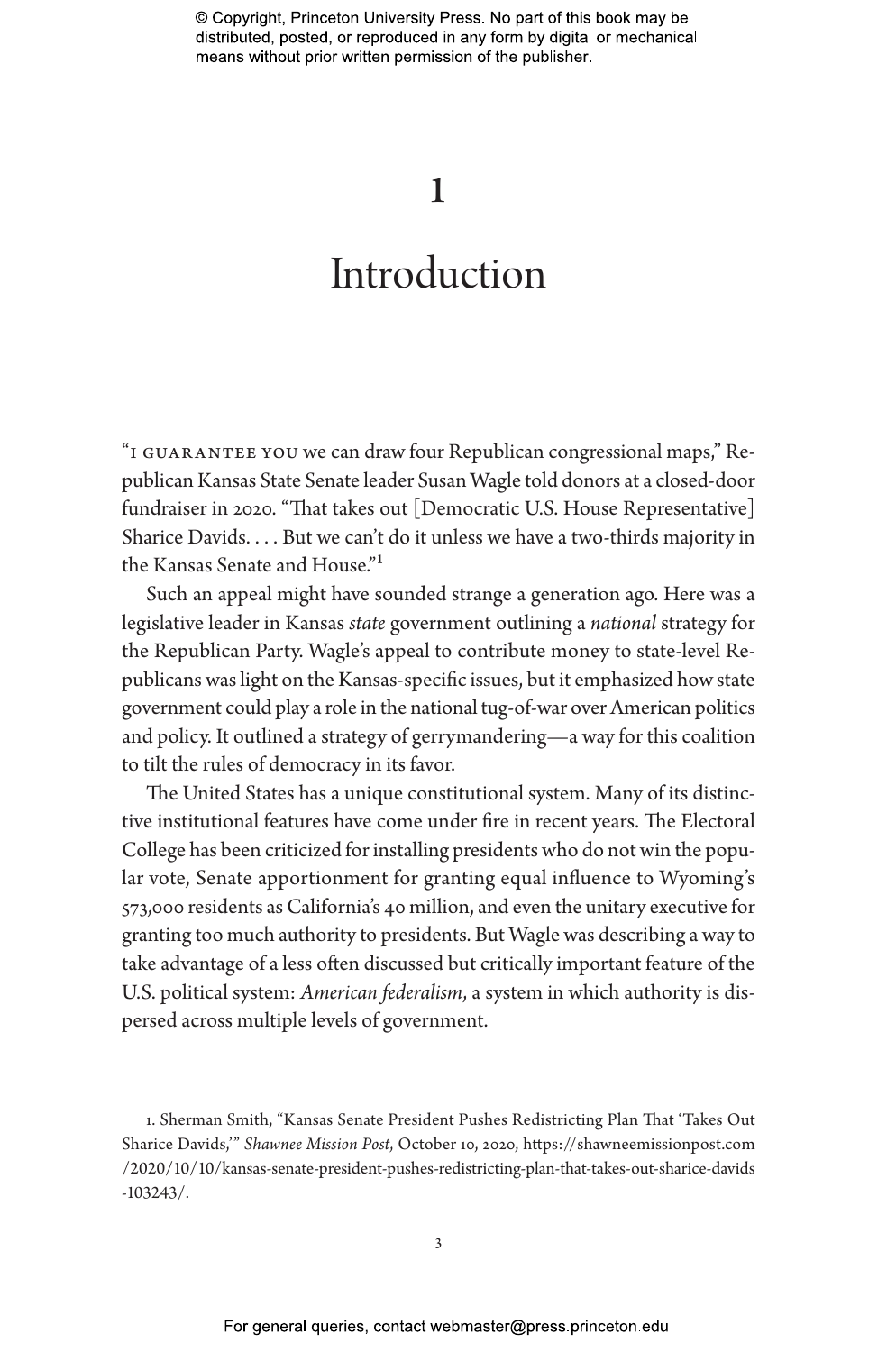4 chapter 1

While institutional authority is highly decentralized, American political parties no longer are. Over the past half century, the Democratic and Republican parties have transformed from loose networks into more tightly knit partisan teams of activists, organizations, and candidates. Like Wagle at the Kansas fundraiser, these partisan teams coordinate across the many decentralized institutional venues of American federalism to pursue their increasingly national political visions.

Federalism expands the number of institutional venues in which American politics is fought, and it puts the main levers of democracy, such as legislative districting and election administration, at the state level. American federalism has existed in one way or another for well over two centuries—but nationally coordinated and polarized political parties have not. As the Kansas example shows, national political coalitions have developed new strategies to exploit the decentralized institutional features of American federalism.

What happens when today's *national* Democratic and Republican parties collide with the critically important *subnational* institutions of American federalism? That is the subject of this book. Classic theories of federalism often lead us to expect that institutional decentralization is a "safety valve" in times of political crisis, and such an attitude is commonplace in contemporary political discourse. CNN analyst Asha Rangappa and political scientist Michael McFaul each separately tweeted that they were "thankful for federalism"; legal scholar Erin Ryan proclaimed that "I've never been more grateful for federalism than I am right now." For many, the era of national partisan polarization makes the decentralized institutions of federalism all the more appealing, a harkening back to a time when "all politics [was] local."

But today's nationally coordinated parties have fundamentally changed the way that American federalism operates. State governments do not serve as a safety valve for national politics. Instead, they exacerbate national challenges, including unequal political influence and declining accountability leaving American democracy at risk of backsliding. Indeed, contrary to the hopes of James Madison, a large federal republic may not help contain factions but empower them. And contrary to the hopes of Louis Brandeis, state governments may not be "laboratories of democracy" but laboratories *against* democracy.

I argue, in brief, that the nationalization of the Democratic and Republican parties—the increased national coordination among activists, groups, and candidates in each party coalition—has produced three consequences: a resurgence of state governments as the center of American policymaking, reduced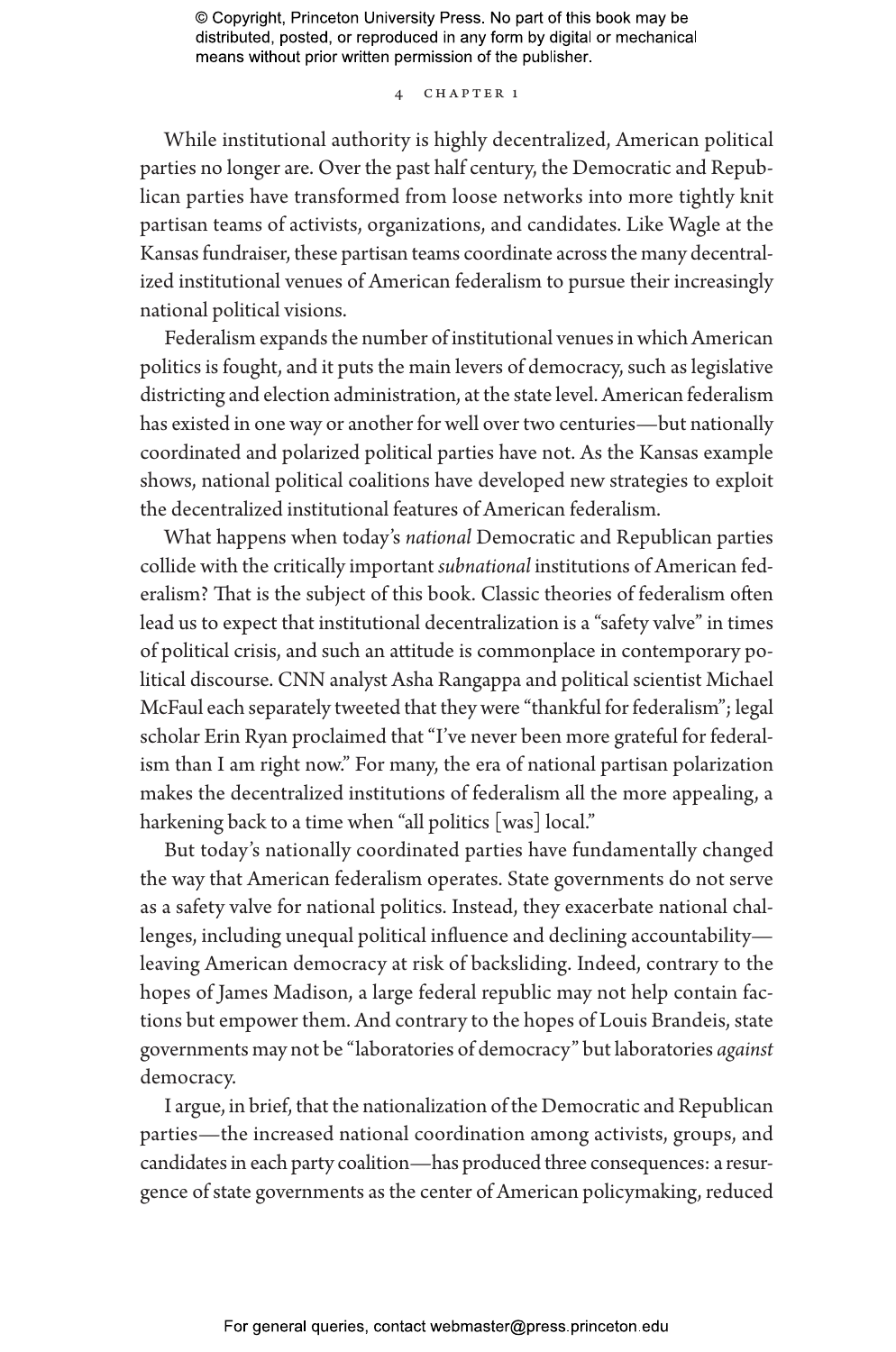#### INTRODUCTION 5

policy learning between states controlled by opposing parties, and democratic backsliding in states controlled by the Republican Party.

These three consequences lead me to take a fresh look at two prominent theories of American federalism. The first is that state governments are efficient and effective laboratories of democracy, learning from and emulating successful policy experiments from other states and rejecting the failed ones. The second is that the decentralization of power in federalism improves the relationship between the governing and the governed, fostering representation, responsiveness, and democratic inclusion. These theories enjoy wide appeal among scholars and pundits across the ideological spectrum.

These ideas are alluring—and deeply embedded in the American ethos. But this book provides new arguments and evidence that they no longer accurately describe the functioning of federalism. Instead of emulating successful policy experiments from other states and rejecting failed ones, laboratories of democracy exist in separate partisan "scientific" communities. And instead of safeguarding democracy, some state governments have become laboratories *against* democracy—innovating new ways to restrict the franchise, gerrymander districts, exploit campaign finance loopholes, and circumvent civil rights in the criminal justice system.

## Federalism or State Politics?

The U.S. Constitution occupies a position of admiration in popular culture, "remain[ing] an object of reverence for nearly all Americans," in the words of former U.S. attorney general Ed Meese.<sup>2</sup> Scholars go so far as to call it "the Bible" of "American civil religion" (Lerner 1937, 1294; see also Levinson 2011; Franks 2019).<sup>3</sup> But the tone of discourse about American institutions has shifted quickly and dramatically since 2016. Scholars, journalists, and observers increasingly worry about the erosion of norms in American politics—and the apparent inability of the rules of the Constitution to contain the erosion. Support for the Electoral College, the Supreme Court, and the U.S. Senate has polarized and declined. Federalism, however, has remained popular across partisanship and among scholars, pundits, and the public alike.

2. https://www.heritage.org/political-process/report/the-meaning-the-constitution.

3. As recently as 2015, Matthew Yglesias observed that "the idea that America's constitutional system might be fundamentally flawed cuts deeply against the grain of our political culture."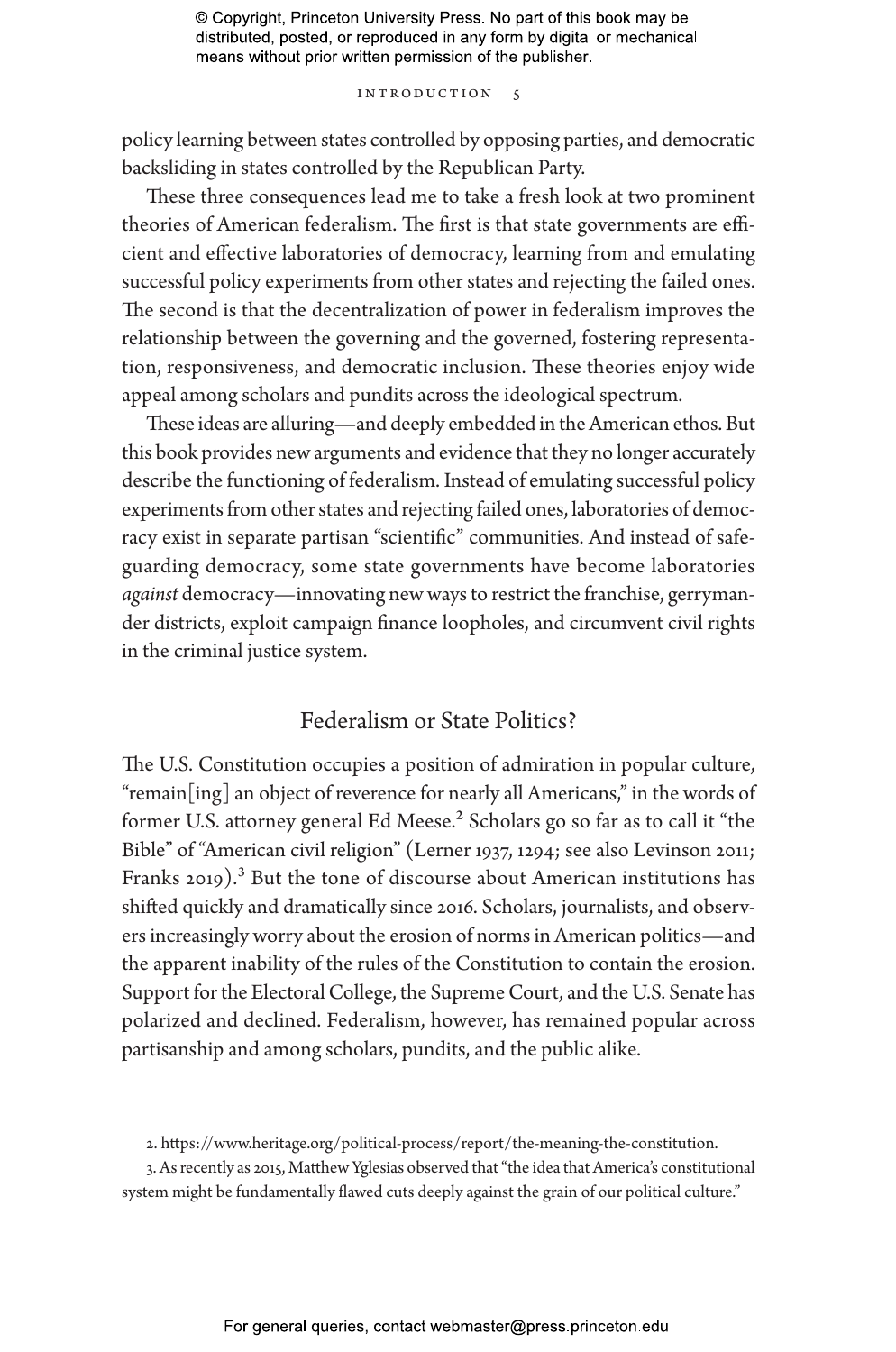## 6 chapter 1

This is not to say that there has not been some prominent scholarly skepticism toward American federalism. Progressive Era thinkers worried that state governments were woefully amateurish and easily captured by the powerful. Historians highlight the triumphs of national state building to take on the challenges of the Depression and World War II (e.g., Smith 2006). Economists have emphasized the gains from scale to be obtained by greater national investment and standardization (e.g., Konczal 2016). And, profoundly, historical scholars of race and democracy would note that state governments were the institutional enemy of abolitionists, anti-lynching activists, and civil rights pioneers.

More recently, historical institutionalist scholars in political science have engaged in critical studies of federalism. In *Fragmented Democracy* (2018), Jamila Michener uses the case of Medicaid administration to investigate how federalism creates inequality in access to political resources and how this affects democratic inclusion. Lisa Miller's *The Perils of Federalism* (2008) points to the potential for a greater decentralization and numerosity of political venues to disincentivize ordinary people's political participation. Rob Mickey's *Paths Out of Dixie* (2015) investigates the "authoritarian enclaves" of the Jim Crow South and their implications for democracy in a federal republic. Although this book uses mostly quantitative empirical methods, I draw on theories from this and other qualitative critical federalism scholarship (e.g., King 2017).

I also draw on a related literature that conceptualizes parties as networks of groups and politics as "organized combat" between them over their policy goals (e.g., Karol 2009; Hacker and Pierson 2010; Bawn et al. 2012). Recent books, such as *State Capture* by Alexander Hertel-Fernandez and *Short Circuiting Policy* by Leah Stokes, speak to the importance of groups, such as green energy firms or conservative organizations like the American Legislative Exchange Council (ALEC), in state politics and throughout the American federal system. Understanding the group-based structure of party coalitions is crucial for understanding how their nationalization transformed American federalism.

These critical federalism studies, however, have remained mostly outside of the political science mainstream (at least in the American politics subfield).4 By contrast, there has been something of a resurgence of research in the American

4. Weissert (2011, 965–71) notes that when it comes to American and comparative scholarship on federalism, there is little "cross-fertilization of research across the two worlds." Further, the comparative politics scholarship tends to be more focused on the relationship between federalism and democracy—and generally more critical of federalism.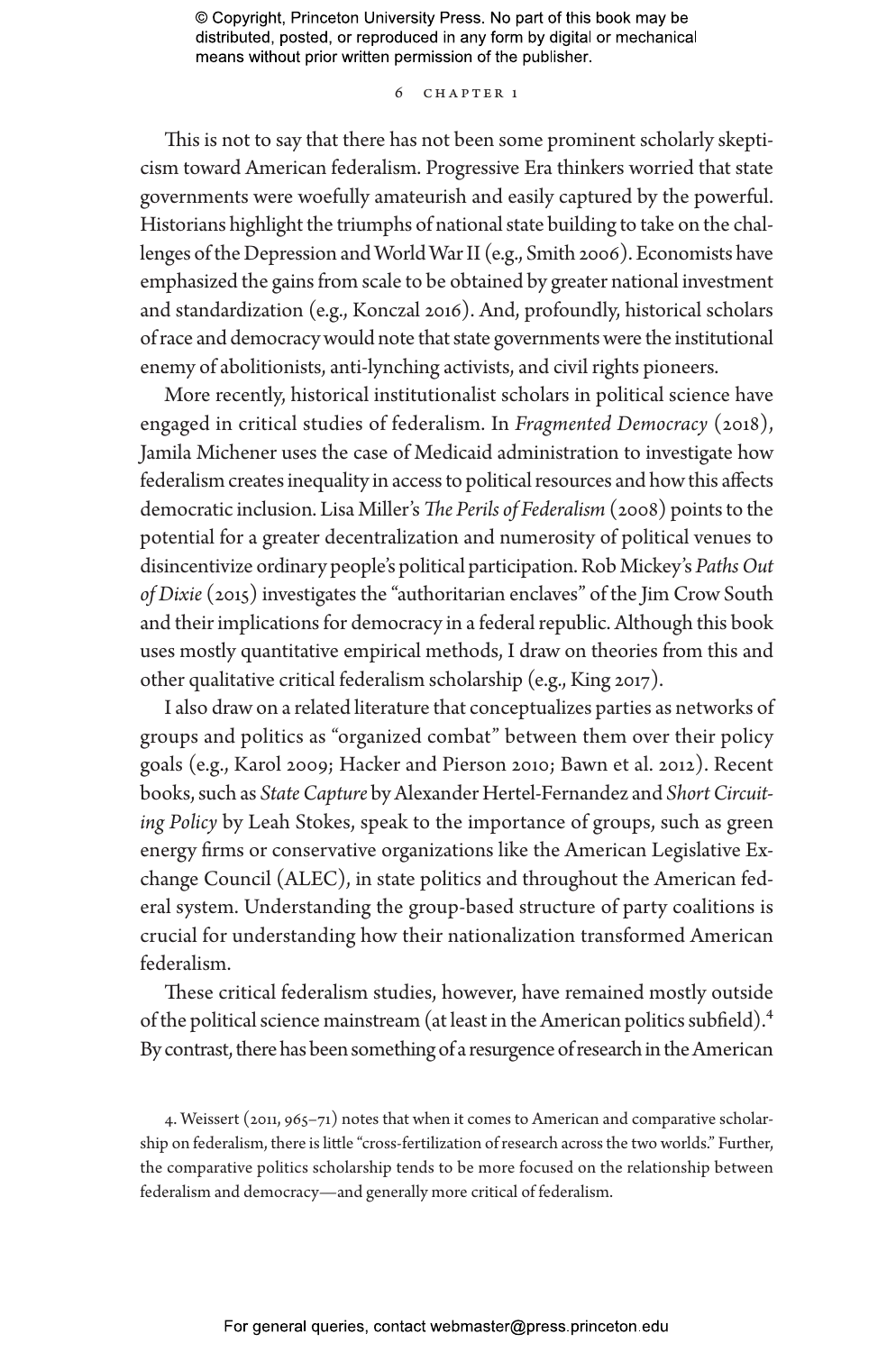#### INTRODUCTION 7

politics subfield of *state and local politics*. Scholars of American politics have long used variation across states as a way to test theories of legislative rules, public opinion, and other political forces.<sup>5</sup> To understand whether term limits decrease polarization, for instance, a scholar might compare trends in states that have term limits to those that do not, drawing conclusions about how term limits are likely to work in legislative institutions in general. These studies matured from investigating cross-sectional variation—a very difficult way to produce causal evidence given the vast differences between states on so many observed and unobserved characteristics—to highly sophisticated investigations into the measurement of and causal relationships between state public opinion, policy, and socioeconomic outcomes. Many of these studies have uncovered troubling issues in state and local politics, including unequal political influence (Rigby and Wright 2013), racial conflict (Duxbury 2021), unresponsive policy outcomes (Lax and Phillips 2012), and minimal electoral accountability for "out-of-step" legislators (Rogers 2017). Others, such as the classic *Statehouse Democracy* (Erikson, Wright, and McIver 1993) and Devin Caughey and Christopher Warshaw's *Dynamic Democracy* (forthcoming), find evidence that state policy is responsive to public opinion and paint a more optimistic picture of democracy in the states. This book builds on this state and local politics research.

For the most part, however, state and local politics research has treated the states as fifty separate polities, in which theories of "American politics" writ large are transplanted onto the states. As a political science professor of mine, Paul Pierson, would joke, quantitative Americanists tend to study the states primarily as a way to increase one's *N* to 50—to increase the "sample size" of governments as one might increase the number of rat cages for a lab experiment.<sup>6</sup> While this kind of research strategy might help scholars "address a domain of questions with greater statistical rigor because of the large number of states" (Brace and Jewett 1995, 655), it misses how political groups use statelevel authority in ways that are inextricably tied to the politics of other states

5. This is closely related to the "subnational comparative method" in comparative politics scholarship.

6. Researchers have used the state level as a way to increase their N to 50 in cross-sectional studies of the roles of public opinion (Erikson, Wright, and McIver 1993; Lascher, Hagen, and Rochlin 1996), interest groups (Gray and Lowery 1988), descriptive representation (Bratton and Haynie 1999; Sanbonmatsu 2002), or institutional rules and legislative organization (Chubb 1988; Poterba 1995; Carey, Niemi, and Powell 1998; Barrilleaux and Berkman 2003; Overby, Kazee, and Prince 2004).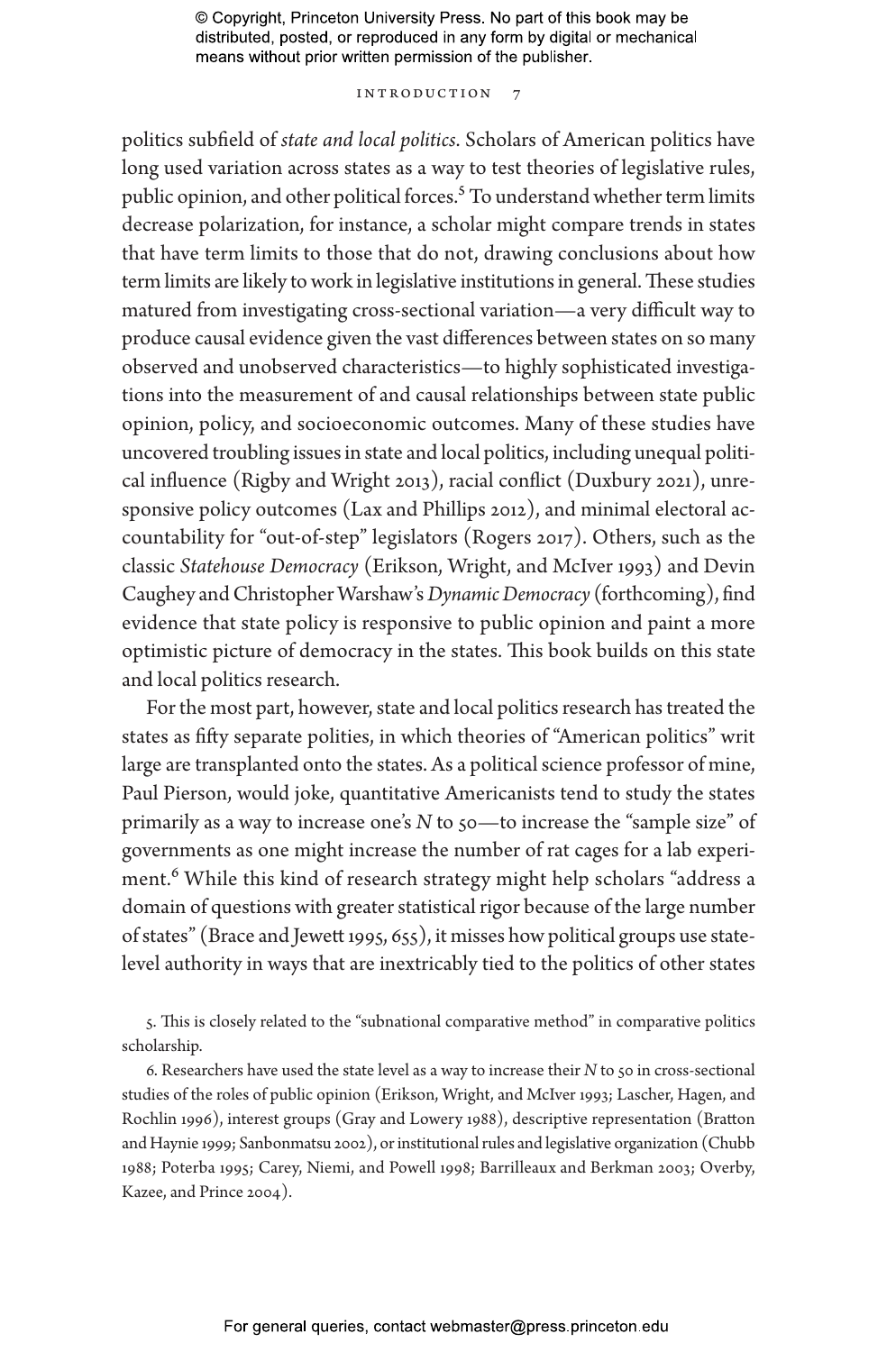8 CHAPTER 1

and, more importantly, to national politics. Although I am a quantitative Americanist, I take a slightly untraditional path in investigating how the use of state authority under federalism has changed as the political parties have become more nationally coordinated.

## *The Nationalization of the Parties*

Decentralized federal institutions have existed throughout American political history, but nationalized parties have not. By nationalized parties, I mean political parties in which aligned groups, activists, candidates, and incumbents in all offices at all levels of government—share similar policy agendas and see themselves engaged in broader political conflict with the other national party. Nationalized parties are polarized, with a growing distance between the policy goals of the average Democrat and average Republican, but this is not the whole story. Nationalized parties are polarized *and* nationally coordinated.

Although intraparty conflict continues, such as in contentious primary elections between "establishment" and "outsider" candidates, no longer do the parties mobilize predominantly around parochial issues or have distinct regional subcultures. Instead, they battle in the national arena, as the Republican government of Texas did in attempting to sue states who gave their Electoral College votes to Joe Biden,<sup>7</sup> or the Arizona state GOP did in calling on citizens to give their lives to overturn the results of the 2020 presidential election.<sup>8</sup> "There is one national Republican Party, just as there is one national Democratic Party," in the words of Lee Drutman (2018a).

Today's national Democratic and Republican parties are consolidated in new and important ways. Major organizations in each "extended party network," such as the National Rifle Association for Republicans or MoveOn .org for Democrats, are national in scope and yet highly mobile, able to shift political resources across geography and levels of government in search of advantageous terrain or to respond to political threats. Elites, activists, and

7. *State of Texas v. Commonwealth of Pennsylvania, State of Georgia, State of Michigan, and State of Wisconsin* (2020), https://www.texasattorneygeneral.gov/sites/default/files/images /admin/2020/Press/SCOTUSFiling.pdf.

8. John Bowden, "Arizona GOP Asks If Followers Willing to Give Their Lives to 'Stop the Steal,'" *The Hill*, December 8, 2020, https://thehill.com/homenews/news/529195-arizona-gop -asks-if-followers-willing-to-give-their-life-to-stop-the-steal.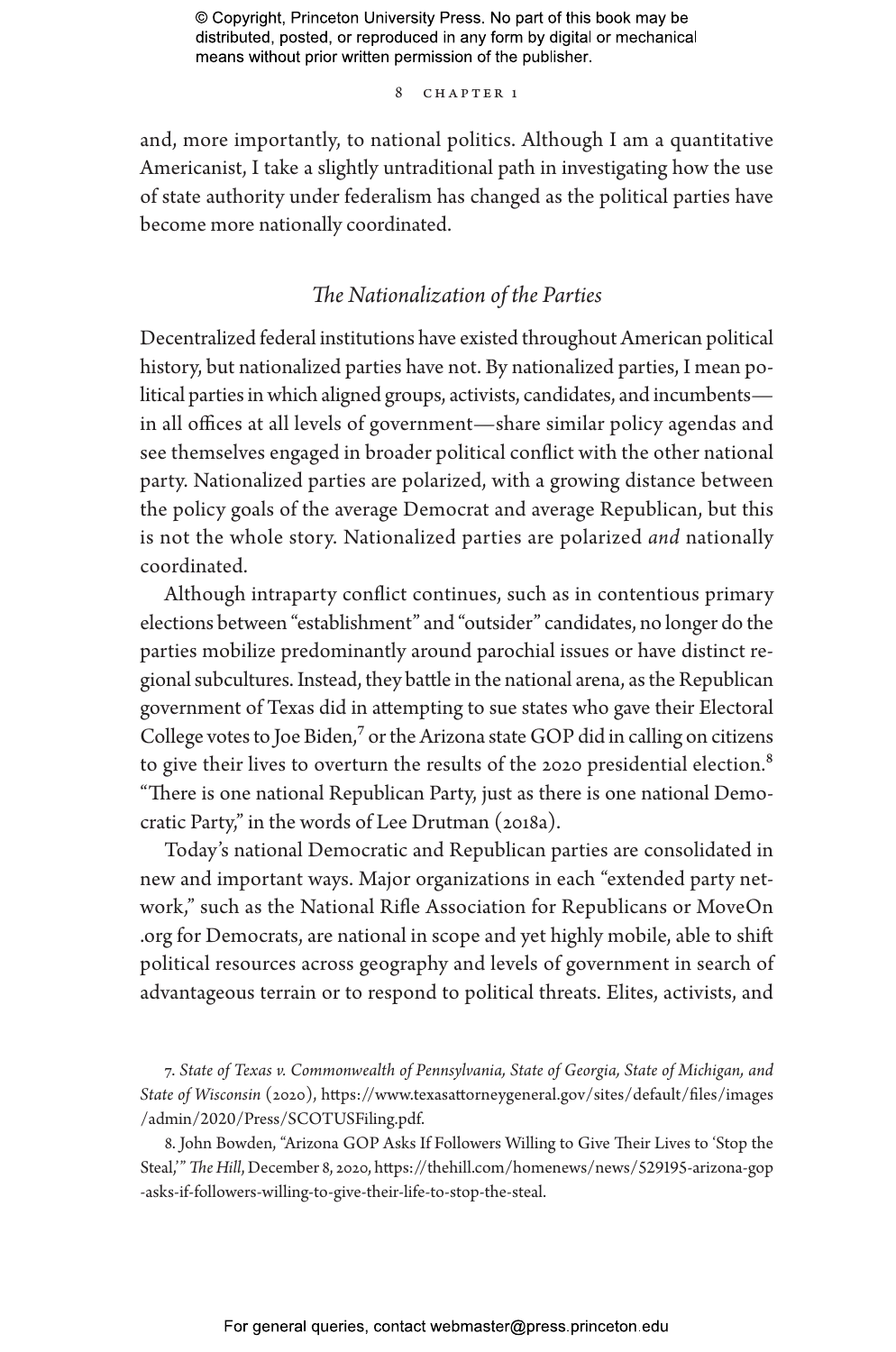#### INTRODUCTION 9

voters are coordinated by the internet and powerful national media apparatuses. State and local parties, on the other hand, once central forces in American politics, are increasingly "pawns" in national politics (Schlozman and Rosenfeld 2019, 166).9

The old phrase "all politics is local" no longer applies to the political parties—but it does apply to American political institutions. What happens when you mix nationalized party coalitions with America's highly decentralized federal institutions? As the parties polarize, gridlock in Congress becomes more likely, and policy action moves down to the state level, with profound consequences. The shift to the state level does not simply change the location of political battles. It fundamentally changes the terrain of American politics, providing new advantages to groups who have the informational capacity to monitor politicians at lower levels of government and groups that can move political and economic resources across borders. And it opens up new opportunities for groups to tilt election administration and institutional rules in their favor, posing new challenges for American democracy.

## National Parties in Subnational Politics

The collision of national parties and American federalism has had a series of profound consequences across the states. Table 1.1 outlines these consequences: a resurgence of state policy, the polarization of state policy learning, and, in some states, democratic backsliding.

9. The causes of party nationalization are multifaceted. They include shifts in technology and the media environment, in the strategies of activist organizations, in the decline of labor unions and the rise of economic inequality, and in elite electoral strategies around race and cultural conflict. This large-scale investigation of the transformation of the Democratic and Republican parties since the "textbook Congress" of the 1970s has yielded some of the most important political science research of the past two decades. The political consequences of party nationalization are also broad. National parties have fundamentally different incentives in federal systems than do decentralized parties with distinct regional group networks and cultures. Much of this ground has been covered by scholars of polarization. In an environment of polarized national parties, individual electoral candidates understand that, no matter where they are running, or for what level of government, their fates are tied to the national party brand. Ordinary Americans feel increased antipathy toward the opposing party, and their sociocultural identities grow more interwoven with their partisan identities. Parties in government engage in more procedural brinksmanship in legislatures, courts, and agencies in order to thwart their opponents.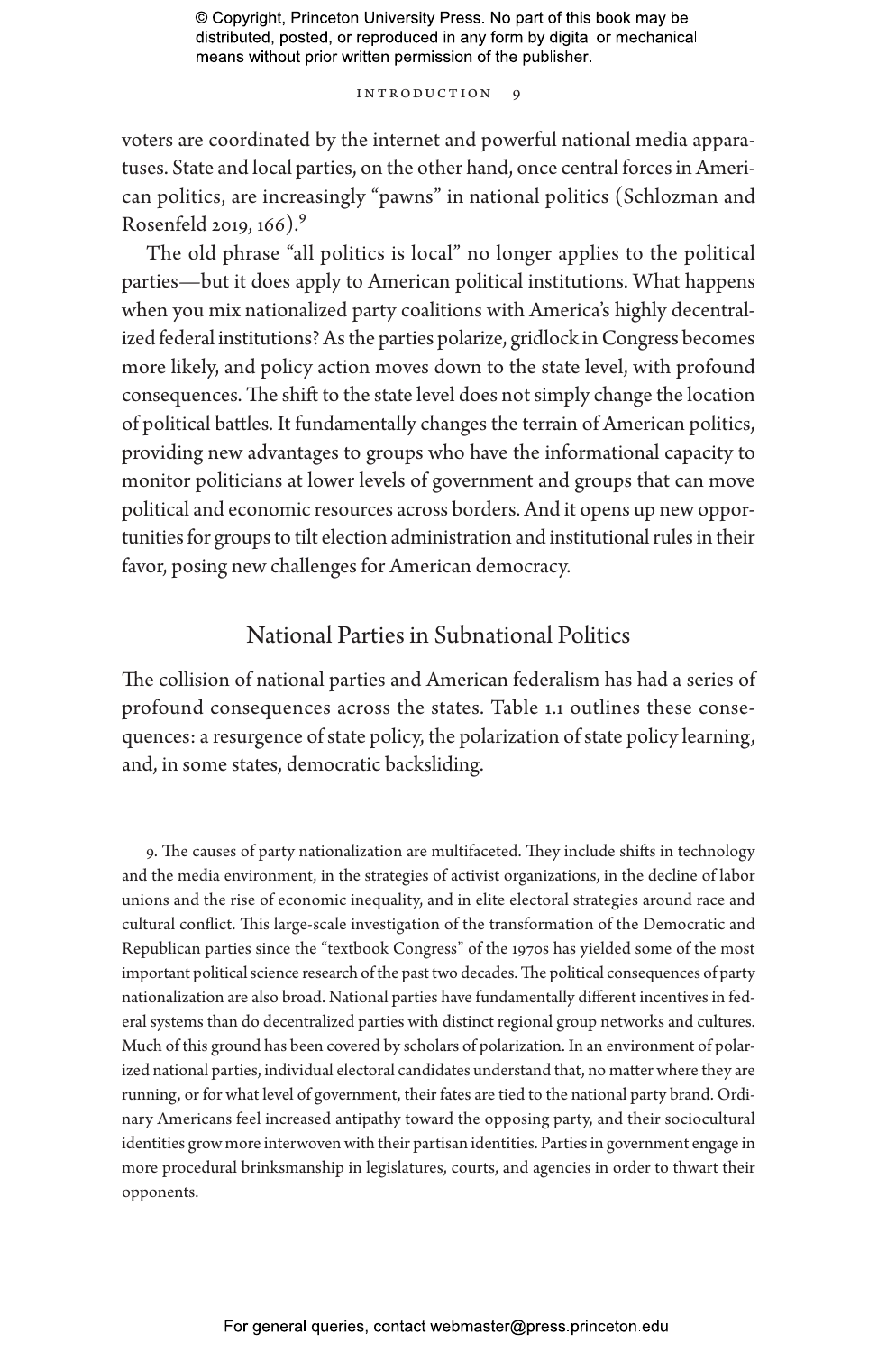10 CHAPTER 1

table 1.1. Consequences of the Collision of National Parties and American Federalism

State Policy Resurgence

Increased policy variation across states Policy polarization between blue states and red states Advantages for concentrated and well-resourced groups Examples: Health policy outcomes increasingly tied to state of residence Polarized Laboratories of Democracy Separate partisan networks of legislative subsidizers Decreased policy emulation between red and blue states Little relationship between policy success and diffusion Examples: Coordination of interest group activists; ALEC model bills Laboratories of Democratic Backsliding Increased use of state authority to shape democratic performance Declining democratic performance in Republican-controlled states Examples: Voter suppression; gerrymandering; repression of protest

## *State Policy Resurgence*

The collision of national parties and federalism has transformed the American political economy. The first consequence of the collision is *state policy resurgence*. As the federal government became increasingly polarized and divided government more likely, policy-demanding groups had greater incentive to follow the adage "think globally, act locally" by shifting political resources to the state and local levels. As in earlier periods when subnational coalitions were unable to achieve their goals at the national level, this massive influx of political resources and efforts in the states has generated a simple result: important state policy changes. These major policy changes, such as vehicle fuel efficiency standards, tax cuts for high earners, or refusing expanded Medicaid, have put state governments at the center of American public policy. State policies have become increasingly varied, and this variation is increasingly driven by the party that controls the state government. Americans' tax rates, gun laws, health insurance subsidies, and ability to obtain a legal abortion are now determined by one's state of residence to an extent not seen since before the civil rights revolution of the mid-twentieth century.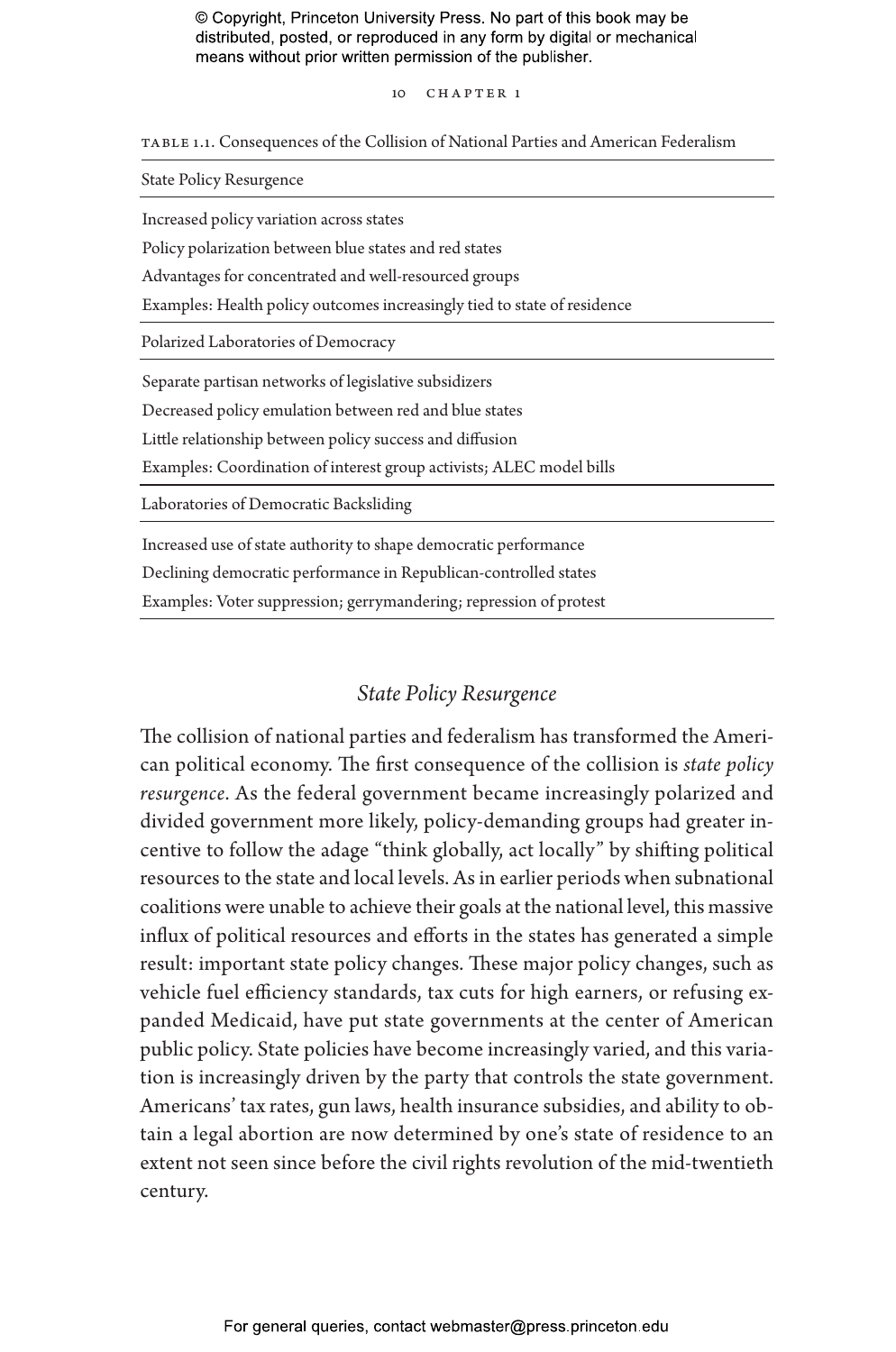#### INTRODUCTION 11

But not all political actors have the ability to efficiently *venue shift*—to shop for the most advantageous political terrain among the multitude of governments contained in the American federal system. Groups with coordinated and mobile political resources—who do not face the same information, time, and mobility constraints as ordinary voters—are better able to strategically locate and shift resources toward the most favorable political venues, both vertically from the national to the state level and horizontally across states. Activist groups on issues like abortion and the environment funneled money into state legislative campaigns. Organizations like the American Legislative Exchange Council (ALEC) spread model bills across the states, providing an easy way for conservative state politicians to introduce legislation. Ordinary voters, on the other hand, are geographically constrained and, as Daniel Hopkins (2018) shows in *The Increasingly United States*, increasingly inattentive to state and local politics.

Whereas many theorized that federalism would incentivize state governments to customize policy to local preferences, the state level is increasingly dominated by national groups who exploit the low-information environments of amateurish and resource-constrained legislatures, declining local news media, and identity-focused voters. Local constituents can still influence state politics, but only with a blunt tool: choosing whether the national Democratic Party or national Republican Party should control their state.

## *Partisan Laboratories of Democracy*

The second consequence is the transformation of states to *polarized laboratories of democracy*. Louis Brandeis posited that states can learn from each other's policy experiments, emulating successful policies and rejecting the ones that fail. But I argue that two features of modern polarization act as wrenches in the gears of Brandeis's theory. First, facing heavy constraints on policymaking resources, state governments have long counted on outside experts and interest groups to help them produce laws. Today, however, interest groups and expert organizations are much more likely to be aligned with one party or the other. In the language of Brandeis's laboratories metaphor, the "scientific" communities behind state-level policymaking are increasingly separated by party. Second, partisanship incentivizes politicians to avoid emulating successful policies from the opposite party, because it would provide evidence that the other party has good policy ideas.

I draw on advances in the policy diffusion literature to test whether state governments emulate efficient and successful policies from other states—or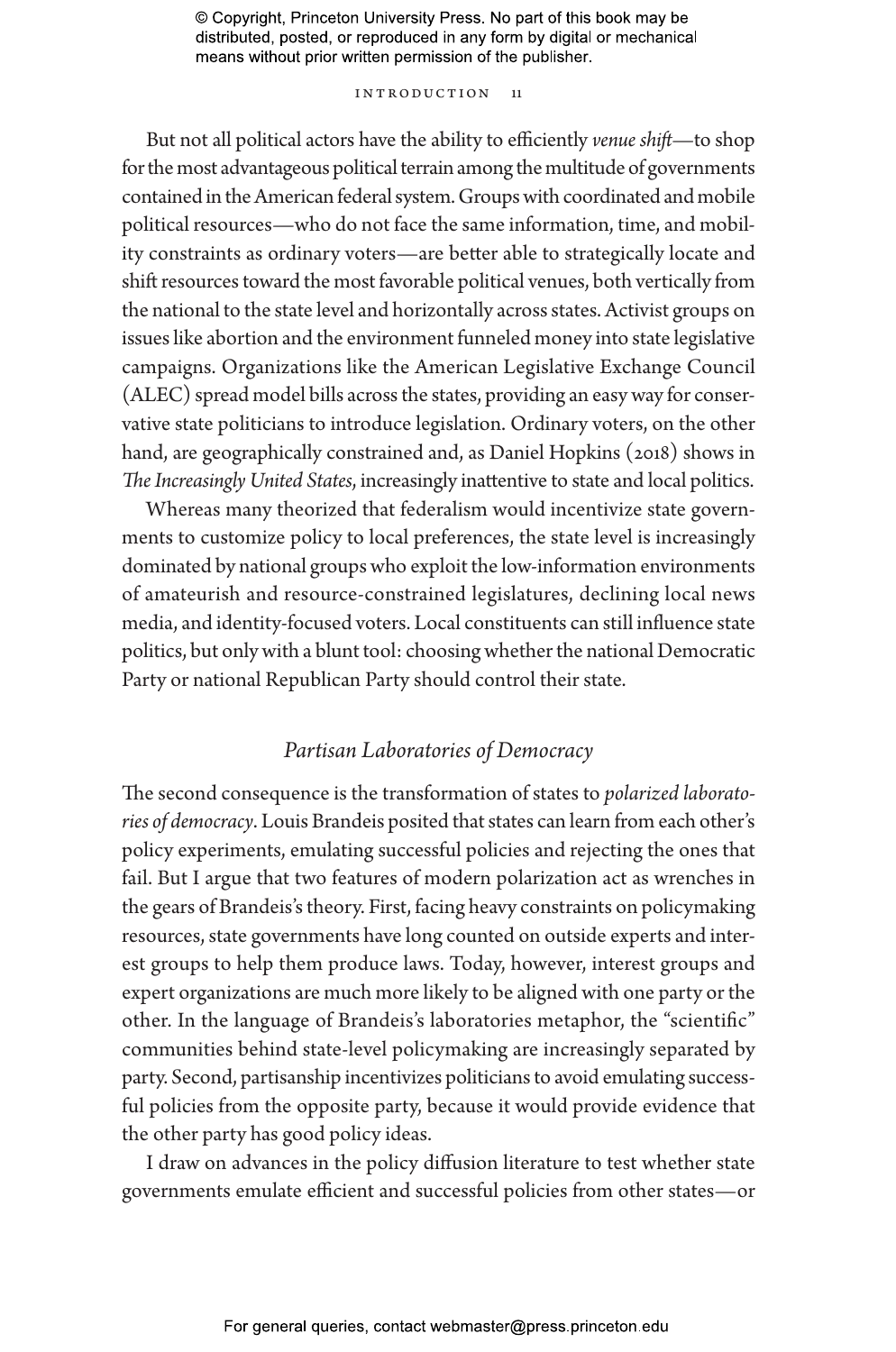12 CHAPTER 1

only do so from copartisan governments. The hopeful idea of laboratories of democracy predicts that states will copy policies that produce economic success, such as reduced unemployment, or political success, such as electoral victories for the governors who implemented the policies. But I show that, while this may have been true in the past, it has not been true in recent decades. After the 2008 financial crisis, Democratically controlled Minnesota improved its economy by increasing public investments in education and infrastructure, but Republican-controlled Wisconsin to the east ignored its neighbor's success, instead opting for steep tax cuts for high earners. There is little evidence that the kind of policy success experienced in Minnesota led to greater emulation from other states—and to the extent that success matters, it only does for states controlled by the same political party.

## *Democratic Backsliding in the States*

The third consequence is the return of states as *laboratories of democratic backsliding*, where the national Republican Party coalition in particular has innovated new ways to make American democracy narrower and more restrictive. I say "return," because much of American history involves civil rights activists calling on the federal government to take action against racially authoritarian state governments. Yet while the politics of race and democracy in America are still topics of intense discussion, there has been less systematic inquiry recently on how federalism's prominent role for state government relates to it.

Indeed, federalism and democracy are still deeply interwoven today. By endowing states with authority over election administration and other key levers of democracy, national parties can use the states that they control to rig the game in their favor by limiting the ability of their political enemies to participate.

I investigate whether state governments have been democratic champions or democratic villains over the past two decades. I develop a new set of publicly available measures of state democratic performance, which I call the *State Democracy Index*, based on dozens of measures of state performance in elections, legislative districting, civil liberties, and other components of democracy. The measure allows me to test long-standing theories of how democracy expands and contracts, such as changes in party competition, polarization, racial demographics, and the coalitions in control of state government.

When it comes to democratic backsliding in the states, the results couldn't be clearer: over the past two decades, the Republican Party has eroded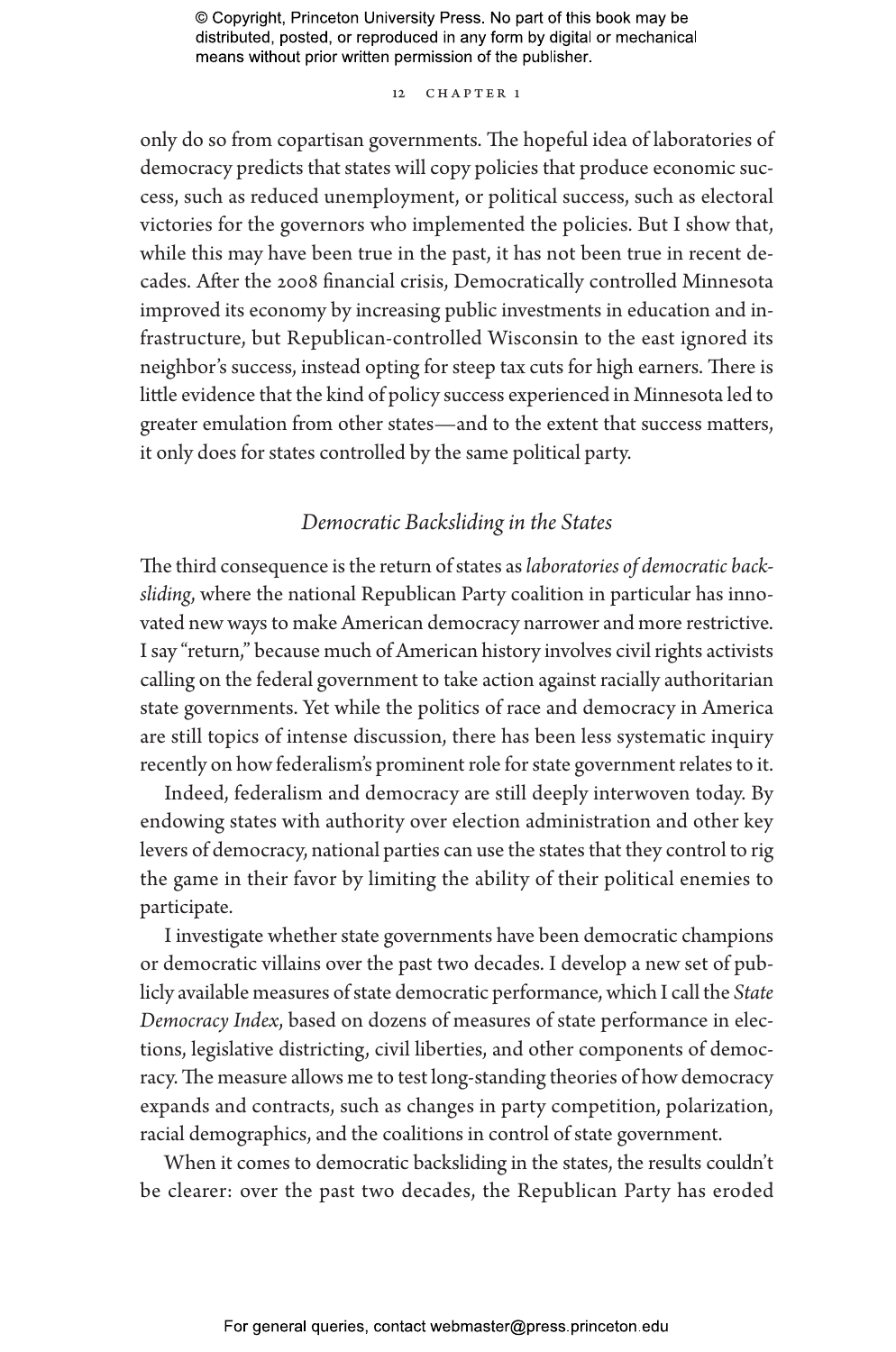#### INTRODUCTION 13

democracy in states under its control. Republican governments have gerrymandered districts, made it more difficult to vote, and restricted civil liberties to a degree unprecedented since the civil rights era. It is not local changes in statelevel polarization, competition, or demographics driving these major changes to the rules of American democracy. Instead, it is the groups that make up the *national* coalition of the modern GOP—the very wealthy on the one hand, and those motivated by white identity politics and cultural resentment on the other.

## Methodological Approach

I classify the methodology in this book in different ways. The quantitative methods and data analysis of variables that change over time will be familiar to those interested in the budding area of quantitative American political development (APD), as well as American political economy (APE). Perhaps the greatest common thread between these scholarly communities is a focus on *big questions* that are not always amenable to traditional research designs that aim to uncover unbiased estimates of *causal* relationships. Many interlocking processes, in which causes and consequences feed back into each other, have caused the changes in American democracy that I chronicle in this book.

The challenge of answering these big questions has led me to embrace methodological pluralism. This book is mostly quantitative. A lot of the quantitative work I do is in building new quantitative *measures* of concepts that we typically speak about qualitatively, such as how conservative a state's abortion policy is, or whether the quality of a state's electoral democracy has risen or fallen. Importantly, the measures I create in this book will be helpful for other researchers who want to dig into state politics and policy. I am especially eager for other scholars, think tanks, and political observers to use my State Democracy Index to further delve into the causes and consequences of democratic backsliding in the states. When it comes to understanding the threats to American democracy and how to fight them, it takes a village.

In addition to creating new measures, I use more traditional quantitative analysis to test hypotheses about causes and effects. My workhorse here is the *difference-in-differences* design, which, rather than "controlling" for state characteristics and comparing otherwise similar states, looks at whether a change *within* a state produces a change within that same state.

Still, I draw heavily on qualitative knowledge. The theories I propose and test are informed by historical and qualitative scholarship. It is also critical to qualitatively interrogate quantitative measures that attempt to capture broad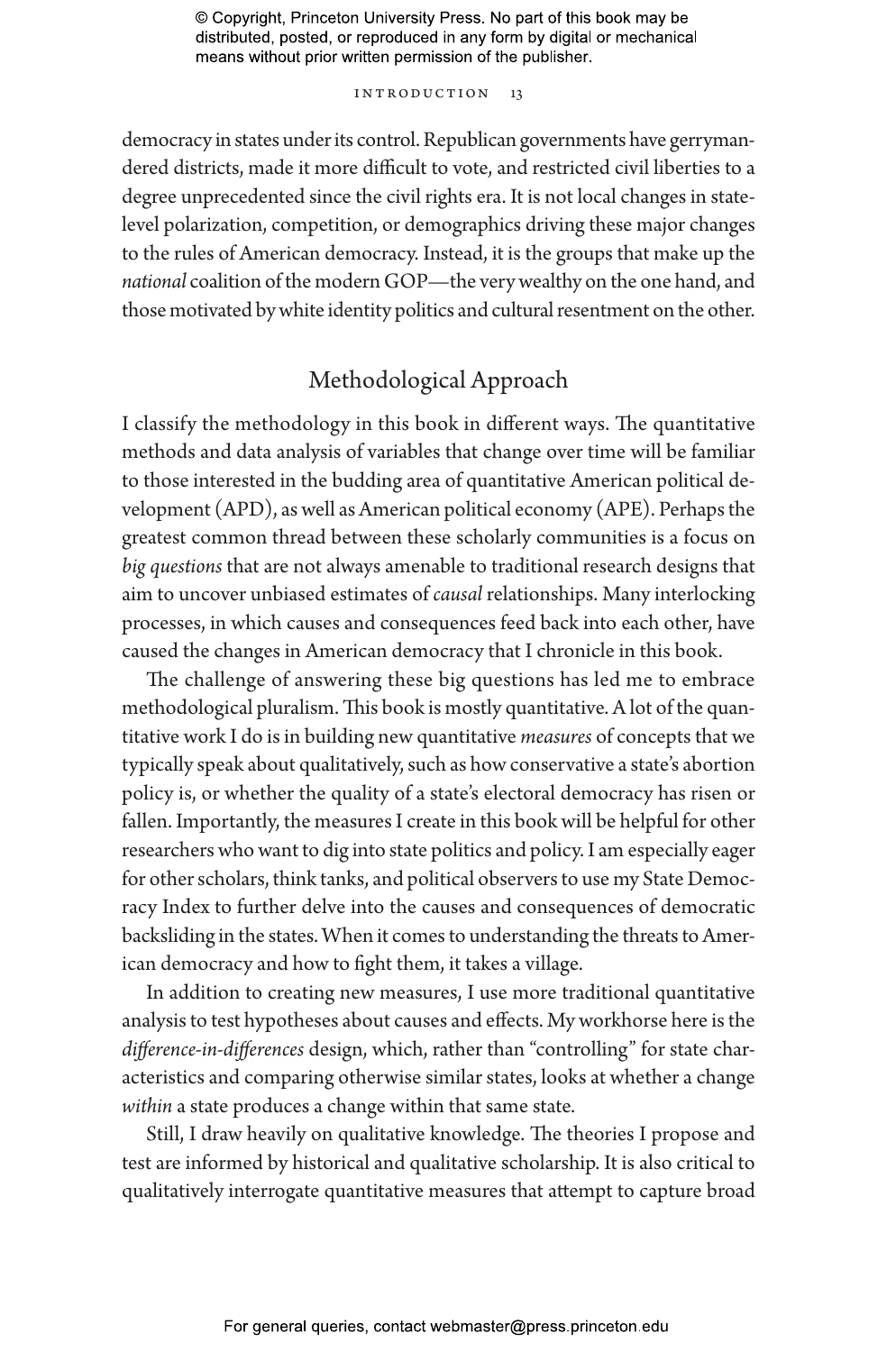14 CHAPTER 1

concepts like democracy and policy liberalism. Moreover, I use qualitative cases not only to illustrate the statistical results but also to provide additional evidence about the causes and consequences of the collision of national parties and federalism when using quantitative measures and methods is not feasible.

Another important methodological choice is this book's focus on the U.S. case rather than comparisons across countries. It may seem at first that it is impossible to learn about the role of federalism this way. Federalism has been a constant throughout American history; there is no variation in this "treatment" variable. But I argue that we can actually learn a great deal from a U.S. specific focus. First, we can test whether the patterns in real-world data match the long-standing theories of American federalism. This is what I do, for instance, in the "Partisan Laboratories of Democracy" chapter. I take on the traditional idea that states are laboratories of democracy that emulate effective policies in ways that produce better governance and show that this doesn't appear to have happened much in recent years. Second, we gain tremendous insight by looking at change over time. In the "Laboratories of Democratic Backsliding" chapter, I test whether a rise in polarization, political competition, or Republican control of state government leads to changes in democratic performance.

The major crises in modern American politics are not just the result of institutional racism, plutocratic influence, or partisan polarization. They are a product of these forces flowing in a *federal institutional system* of government. Federalism provides numerous political *venues* for *national*, not just parochial, political actors to battle. The structure and multiplicity of these venues make it more difficult for ordinary Americans to hold politicians accountable in elections. This structure is advantageous to well-resourced interests, who can move their political money and influence across venues in highly strategic ways. Federalism makes it easier for political actors to tilt the rules of American democracy, itself, to their advantage. Antidemocratic interests need only to take control of a *state* government for a short period of time to implement changes that make it harder for their opponents to participate in politics *at all levels*—local, state, and national.

This book combines institutional analysis with a historical focus on political parties and organizations. The institutional analysis, whether based in game theory or qualitative argumentation, teaches us about how the rules of American politics shape the incentives of politicians, organizations, and voters. The historical and behavioral analysis teaches us about what these political actors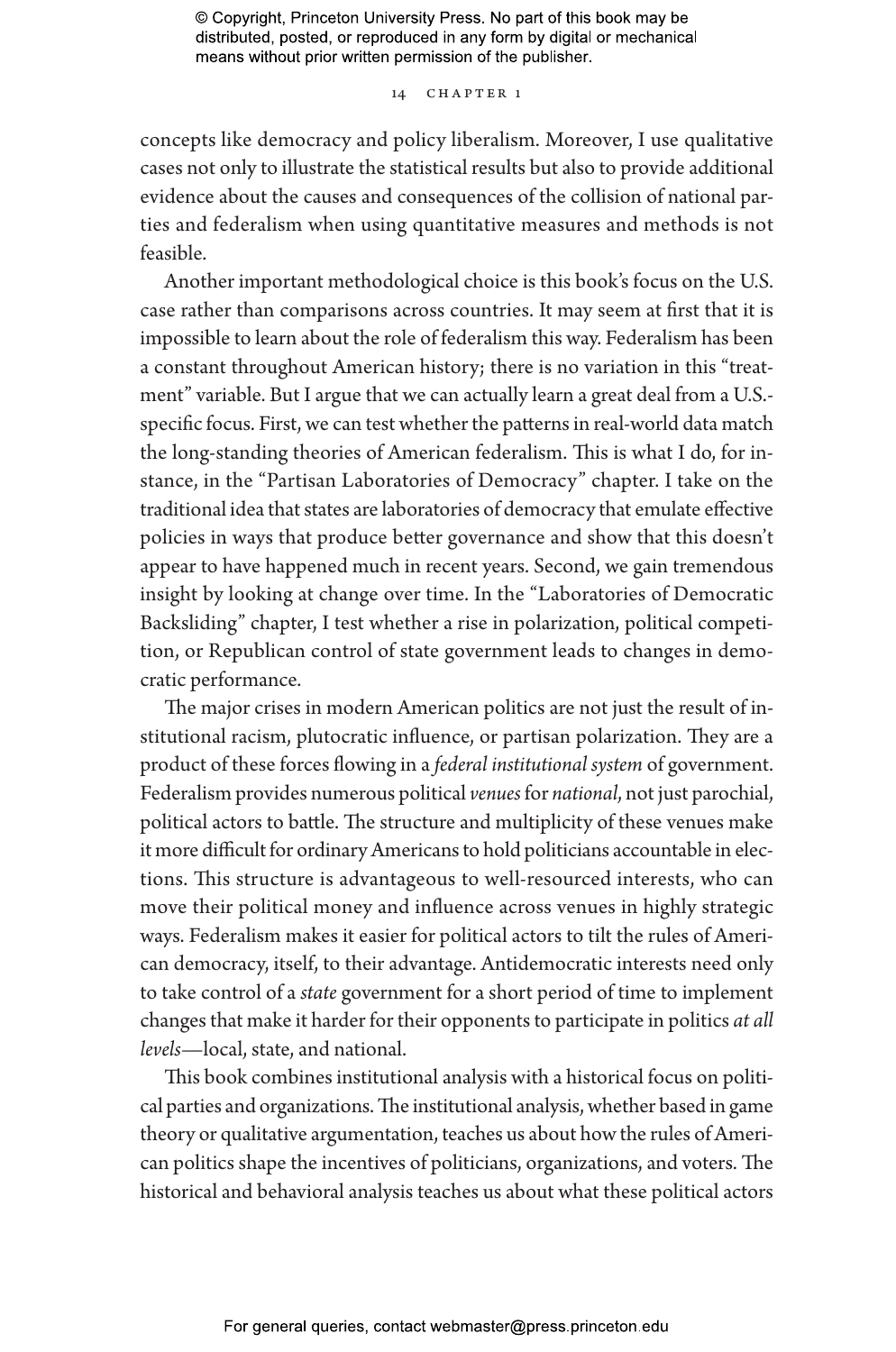#### Introduction 15

want out of politics. Understanding the nationalization of American politics, where the Democratic and Republican parties compete as coordinated teams at every level, requires knowledge of institutional incentives, the connections between politics and the economy, the politics of geography, the behavior and attitudes of the broader public, and the historical development of American politics. Gone are the days when a single research framework could explain major political transformations.

I develop new tests of classic theories of American federalism, such as whether states act as effective laboratories of democracy, or about how states expand or contract democracy. But before presenting the results of these tests, I delve into the traditional, hopeful understanding of American federalism. In the conventional view, federalism is not only functional and efficient but deeply embedded in American national identity. This mythos stretches back to the Founding but has seen a resurgence over the past generation. This mythos, however, has conspicuously neglected a major research tradition that has long called into question the utility of federalism: scholarship on race and civil rights.

I am frequently asked the question, "Weren't you relieved to have federalism once Donald Trump became president?" This line of thought is alluring. Certainly, at a given moment in time when one opposes the national government, it is helpful to have state governments that can govern differently. State governments have pushed back against Trump administration initiatives in areas like immigration, environmental policy, and reproductive rights, with some success. But this is not the right question because, absent federalism, there is a good chance Trump would not have become president in the first place. The collision of federalism and nationally polarized parties helped create fertile ground for Trumpian politics.

## Preview of the Book

In the next chapter, I outline existing theories of federalism—and contrast them with my argument about the role of national parties. Three groups of scholars proposed important theories of how politics works within the decentralized institutions of American federalism. Whether they argued that it reduces national polarization, incentivizes policy experimentation and learning, increases efficiency, or protects against tyranny, dominant theories were optimistic about the role of American federalism in mitigating political challenges. This chapter describes in detail how today's national parties render the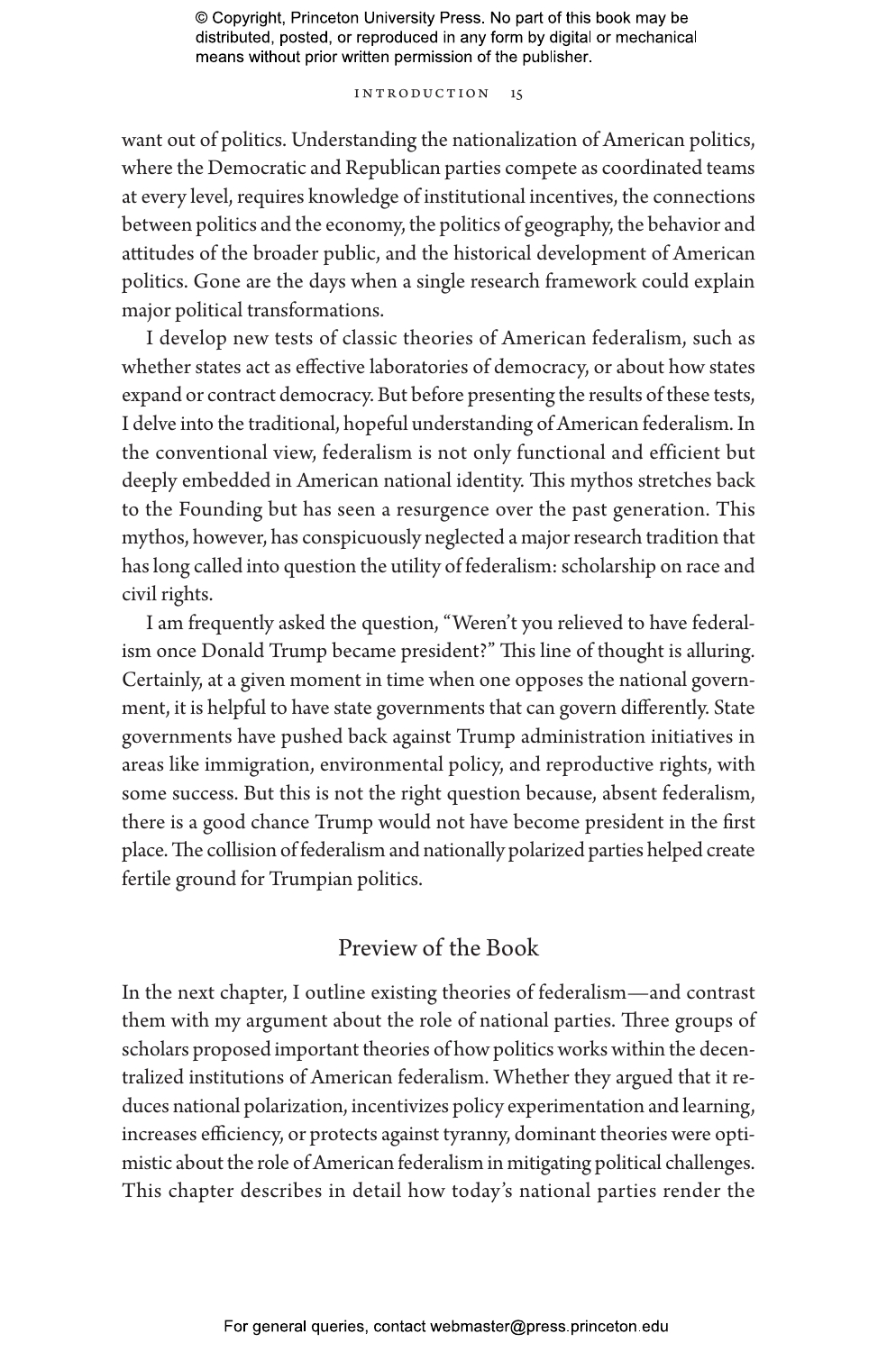#### 16 chapter 1

mechanisms of these theories inoperable. In particular, I draw on political economy and historical institutionalist literatures to argue that the increased coordination of groups and organizations in national party coalitions has increased inequality of influence in state politics, reduced policy learning, and made the United States more vulnerable to democratic backsliding.

Chapter 3 argues that the nationalization and polarization of the parties in a federal system have had the paradoxical effect of increasing the importance of the state level in policymaking. As Congress polarized and divided government became more common in Washington, D.C., activists and organizations in the national Democratic and Republican coalitions set their sights on the states, passing significant policies in the states controlled by their party. After a half century in which national civil rights and economic policy had made governance more *similar* across states, state policy once again diverged, with policies in the areas of taxation, health care, the environment, gun control, abortion rights, and labor polarizing between red and blue states. In the areas of education and especially criminal justice, however, state policies did not diverge.

In part 2, I turn to the question of *who governs* the resurgence of state policy and argue that activists and organizations, not ordinary voters, have been in the driver's seat. Chapter 4 shows that while policy has shifted dramatically, public opinion in the states has been mostly static over the past generation. In the process, I also review literature and present new evidence that even compared to national politics in the United States, state and local politics are especially unequal by income, race, and age.

Groups with time, information, and mobile political resources—especially money—are particularly advantaged in state politics. Chapter 5 shows how activist groups have set policy agendas and polarized legislatures in the states. Over the previous two decades, activist networks, such as gun rights activists affiliated with the NRA, used campaign contributions, primary election endorsements, online organizing, and similar tactics to get candidates for statelevel offices aligned with the goals of the national coalition.

Chapter 6 investigates whether Louis Brandeis's theory of states as policy laboratories operates in the era of national parties. Do states learn from each other, emulating successful policy experiments and rejecting failed ones? Or does the nationalization of the Democratic and Republican parties mean that state governments live in separate partisan "scientific" communities? I find that states are more likely to emulate electorally successful policies from other states—but only when those states are controlled by the same political party.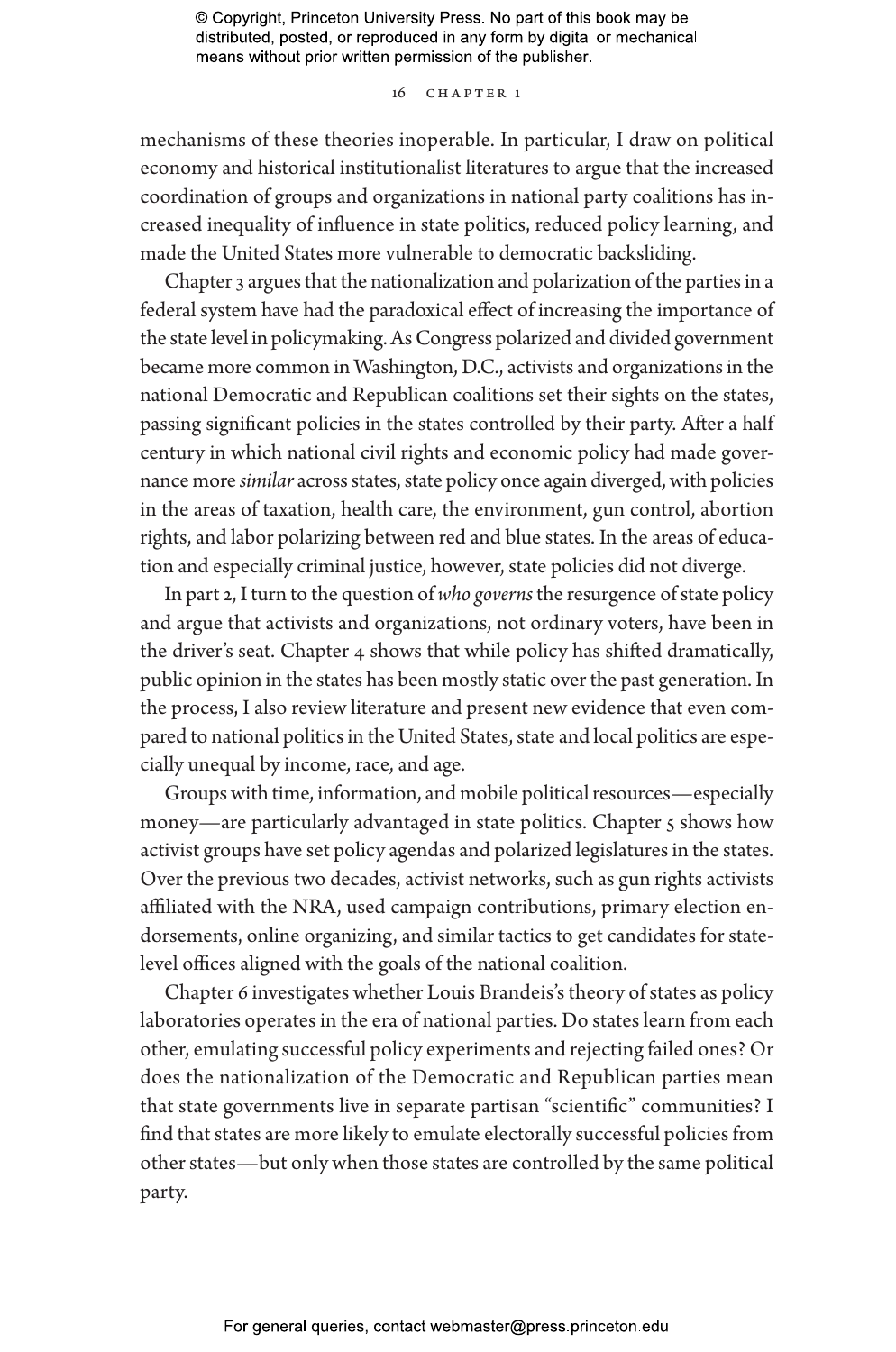## INTRODUCTION 17

Part 3 investigates what might become the most important consequence of party nationalization: democratic backsliding. American federalism gives state governments authority over critical democratic institutions, especially election administration and legislative districting. Chapters 7 and 8 provide new evidence that the quality of democracy is diverging between states—with states like North Carolina and Wisconsin experiencing dramatic democratic backsliding over the past decade. Specifically, chapter 7 develops a systematic quantitative measure of democratic performance in the fifty states, the State Democracy Index.

Chapter 8 uses the State Democracy Index to investigate the cause of democratic changes in the states. States' levels of polarization, partisan competition, and demographic change have little relationship to their democratic performance. In the era of national parties, it is party control of government that drives democratic backsliding. Specifically, control by the Republican Party—a national coalition that combines the very wealthy with an electoral base motivated by racial and cultural conflict—dramatically reduces democratic performance.

In the conclusion I discuss the implications of this research for our understanding of federalism, the Democratic and Republican parties, and American politics more broadly. I discuss how different kinds of political groups and organizations might engage with policy feedbacks—how policy can affect future politics—in the context of national parties and decentralized institutions. Considering the transformation of American federalism over the past generation, I point to areas of further research into the roles of institutions, organizations, public opinion, elections, and democracy. Most importantly, I consider how policy and institutional reform can protect American democracy from threats that arise from Washington, D.C., as well as the states.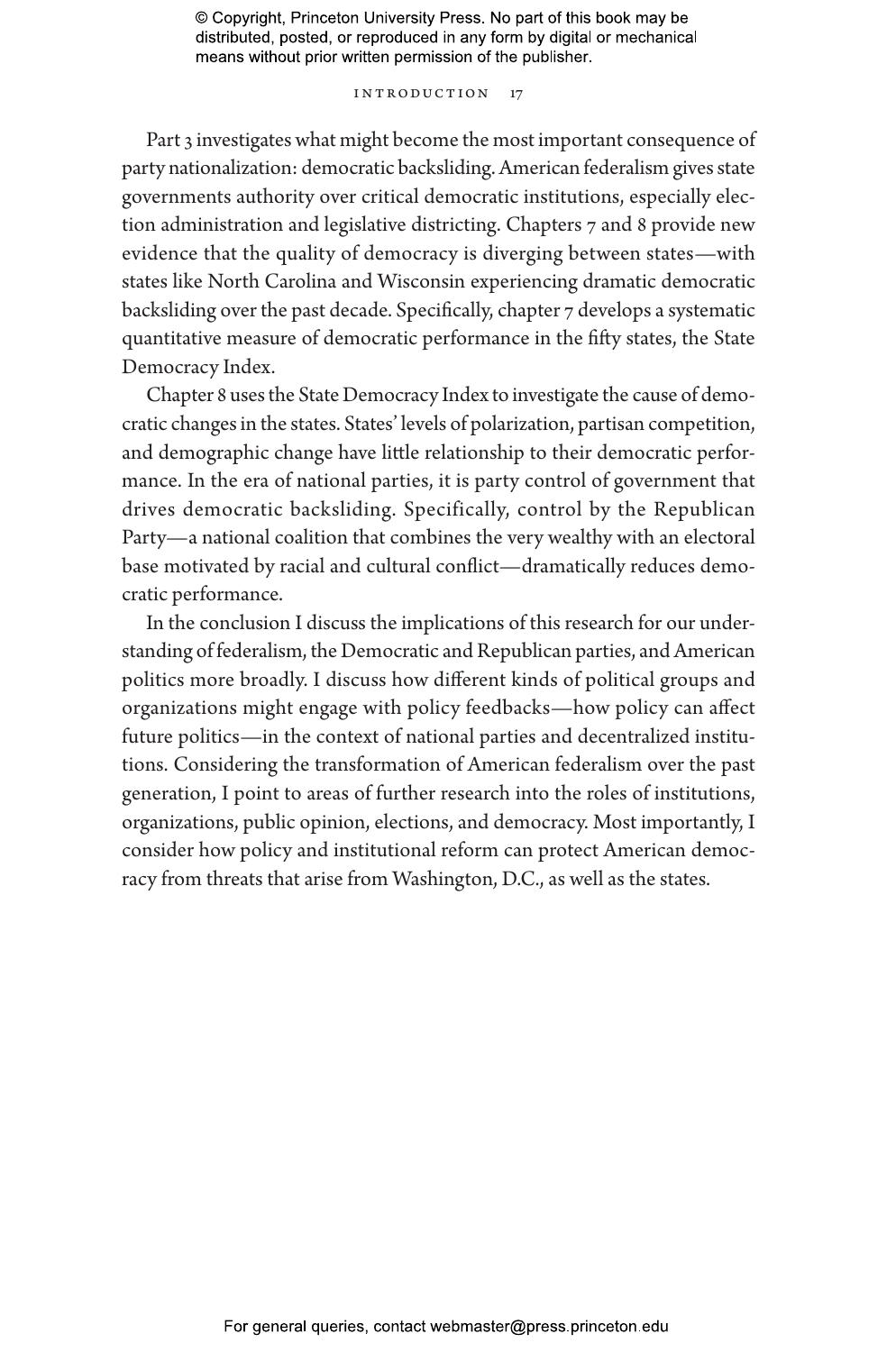## Index

Page numbers in *italics* refer to figures and tables.

Abbott, Greg, 196–97n2

abolitionism, 6 abortion, xiii, 10, 15, 23, 48, 51–52, 122, 197; activist donors' views on, 109–10; conservative policy shift on, 53, 89–90; issue-specific dimension of, 50; Medicaid coverage of, 50, 51, 53, 140; parental consent and notification for, 44, 51, 53; policy responsiveness on, 91–92; in red vs. blue states, 16; restrictions on, 50, 89–90; *Roe v. Wade* (1973), 53, 89–90, 197; in state legislative elections, 11; state policy resurgence and, 36, 68; waiting periods for, 51; in Wisconsin, 73 Abrams, Stacey, 179–80 access, to policymakers, 100, 104 accountability, 4, 7; decentralized, xxi, 14, 26, 201; of police, 25

Advisory Committee on Intergovernmental Relations (ACIR), 204–5

Affordable Care Act (2014), 53n22, 73–74, 197; Medicaid expansion under, xiii, 57, 58, 66, 68, 101, 203; right-wing opposition to, 19–20

African Americans, 106, 162, 183; geographic distribution of, 191; incarceration of, 59, 61, 63, 169, 196; local officials' disregard of, 76; New Deal's exclusion of, 39; police violence against, 25, 60, 64–66; in "reverse" Great Migration, 181n4; voter suppression aimed at, 44n11, 153n6, 164n18, 171–72, 182, 193n16

Aid to Families with Dependent Children (AFDC), 42, 52 air pollution, 197 Alabama, 52, 145n20, 191 Alexander, Michelle, 60 American Enterprise Institute (AEI), 31 American Legislative Exchange Council (ALEC), 6, 79, 120, 132, 207; model bills of, 11, 80, 131; state rejection of federal funds urged by, 101 American National Election Study (ANES), 87 American political development (APD), 13 American political economy (APE), 13, 159 American Postal Workers Union (APWU), 104 Americans for Prosperity (AFP), 79, 80, 101, 120–21 Americans for Tax Reform, 98 Amnesty International, 66 animal cruelty, 45 anti-poverty programs, xxii anti-smoking laws, 134 anti-tax movement, 106 antiwar groups, 106 Anzia, Sarah, 76 Arizona, 8, 152 Arkansas, 125n20 assault weapons, 52, 58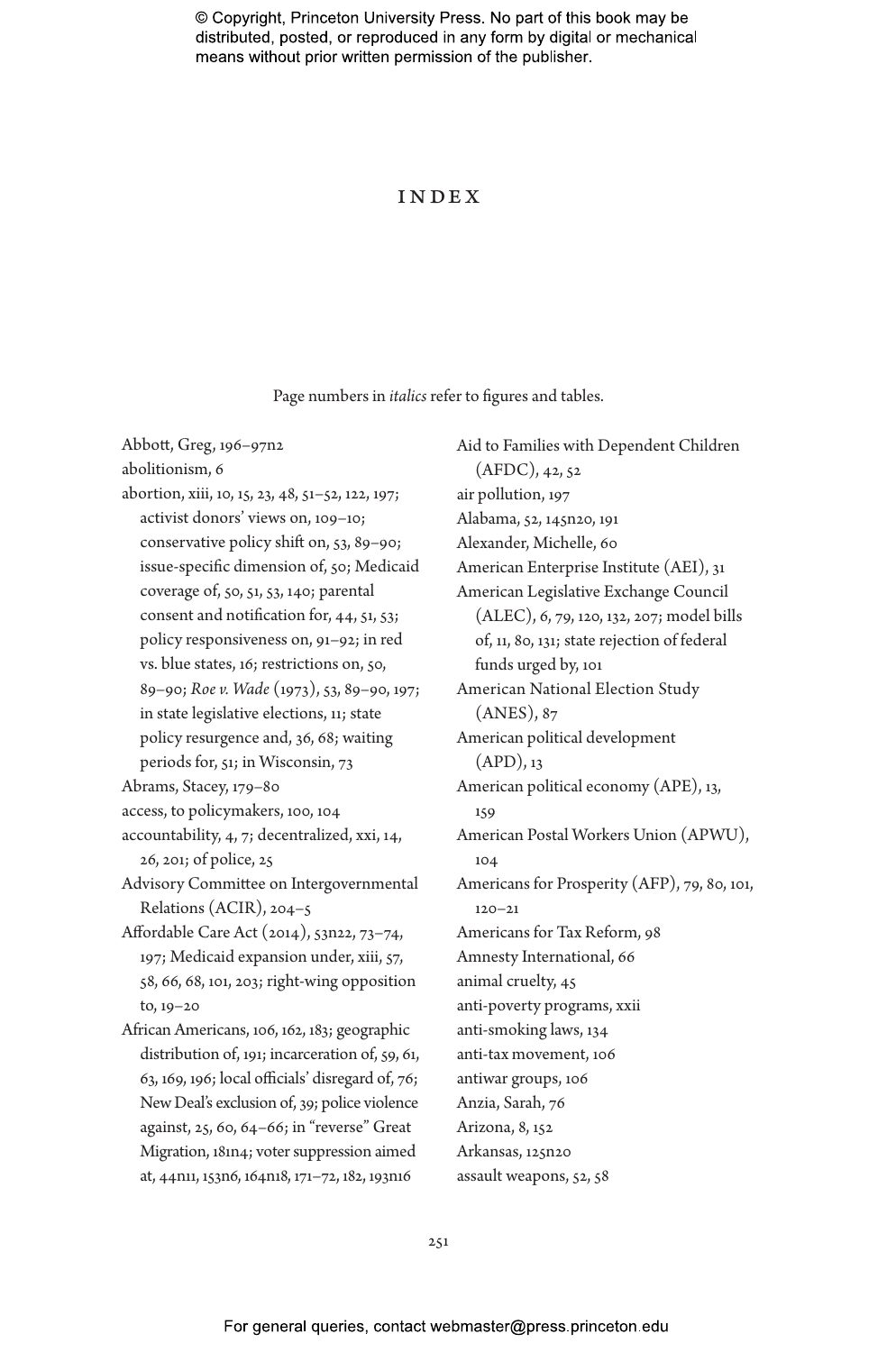#### 252 index

asset forfeiture, 164, 169 asymmetry, of partisan coalitions, 177

balanced budget requirements, 202, 205 ballot initiatives, 45n12, 83, 113, 135n10 Banzhaf, H. Spencer, 29 Barber, Michael, 101, 102, 116–17 Bartels, Larry, 86 Bawn, Kathleen, 84 Baybeck, Brady, 135n9 Bednar, Jenna, 29, 154 Beer, Samuel, 154 Benedictis-Kessner, Justin de, 199n3 Berry, William D., 135n9 Biden, Joe, 8 Biggers, Daniel R., 193n16 "big sort" theory, 29, 186n11 *Billionaires and Stealth Politics* (Page, Seawright, and Lacombe), 80 Bishop, Bill, 29 Black Lives Matter, 59, 60, 67 Blake, Jacob, 64 Boehmke, Frederick J., 139n17 boundary control, 80 Brandeis, Louis, 4, 11, 16, 122, 123, 147, 154 Brandeisians, 20–21, 27–28 brands, of political parties, 124–25, 128–29 Bright Line Watch, 151 British Rail, 131 Broockman, David, 83–84, 104, 121 Brooks, David, 19, 154 Browder, Kalief, 200–201 Brown, Jerry, 34 Brown, Michael, 203 Brownback, Sam, 82 Bucci, Laura, 131 Buchanan, James (economist), 30, 31 Bulman-Pozen, Jessica, 21, 25, 67–68 Buncombe, Andrew, 59–60 Burke, Lindsay, 27 Bush, George H. W., 185n10 Bush, George W., 179 business groups, 41, 100, 106, 113, 120 Butler, Daniel, 124, 128, 146

California, 37n2; employment law in, 78–79; environmental regulation in, 73, 156; felon enfranchisement in, 180; housing crisis in, 202; immigration policy in, 155; medical marijuana in, 139; taxation in, 42, 43, 52, 53, 73; "three strikes" ballot initiative in, 45n12 campaign contributions, 5, 44, 48, 174; by interest group activists, 98–99, *102*, 103–21; limits on, 100; networks and, 101, 103–4; for state and local races, 76–78; timing of, 121 Canada, 26 cap and trade, 110, 197 capital flight, 31 Cato Institute, 32 Caughey, Devin, 7, 38, 44, 118 causal mediation, 93 causation, 13, 87 Centers for Disease Control and Prevention (CDC), 201n10 *Charlotte Observer*, 83 charter schools, 55, 58 checks and balances, 24 Chen, Jowei, 185 chokeholds, 67 Christian conservatives, 106 *Citizens United v. FEC* (2010), 100–101 civil rights, civil liberties, 10, 15, 16, 21, 48, 54, 122, 162, 163; intraparty divisions over, 23; policymaking centralized by, 32, 193; policy responsiveness on, 92; state-level resistance to, 5, 6, 12 Civil Rights Act (1964), 39 Civil War, 38n6 Clean Air Act (1970), 39n7, 42 climate change, 33, 39, 53, 152, 195, 204 Clinton, Bill, 42 coercive federalism, 68 Colbern, Allan, 155 collective action problems, 100, 104, 178 Colorado, 67, 170 Constitutional Convention, 22 contraception, 53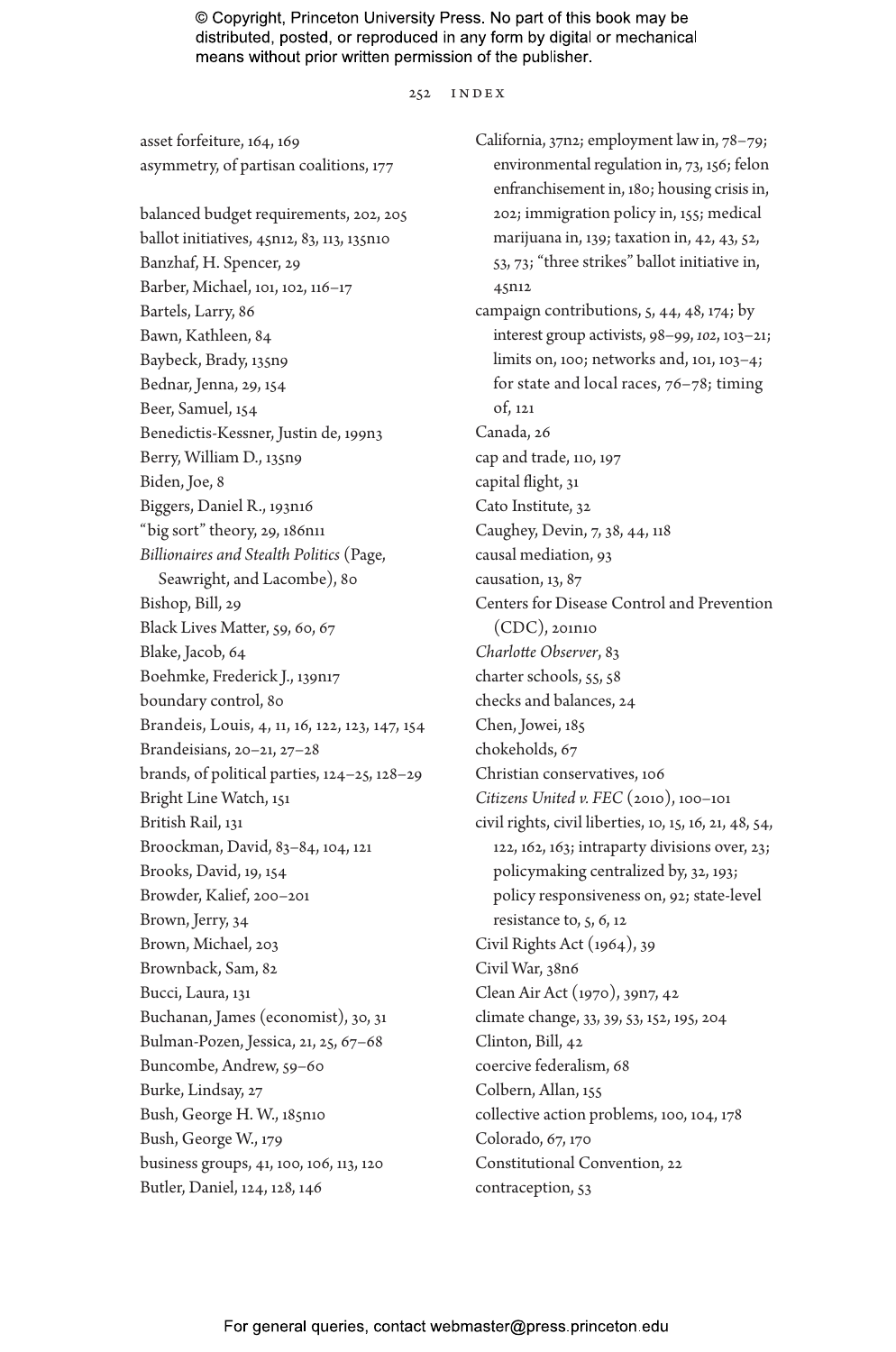$INDEX$  253

Cooper, Ryan, 19 Cooperative Congressional Election Study (CCES), 109 Cost of Voting Index (COVI), 170, *212* Covid-19 pandemic, xxi, xxii, 65, 101, 195, 199–200, 205 CREDO Action, 104–5 criminal justice, 5, 16, 45, 48; Democratic policies on, 33, 35, 54–55, 58, 60, 64, 67, 180, 206; policy polarization lacking in, 54, 56–67, 169; policy responsiveness on, 92; Republican policies on, 33, 58, 60–63. *See also* policing cultural conflict, 9n9, 13, 17, 23, 204; economic effects of, 135 Cuomo, Andrew, 199–202 Current Population Study (CPS), 88 customization, of policies, 125–26 Dahl, Robert, 160 dark money, 100n2, 121 Database on Ideology and Money in Elections (DIME), 112 Davids, Sharice, 3, 158 death penalty, 45, 61, 139 de Blasio, Bill, 65, 200 de Blasio, Chiara, 65 Decentralists, 20–27, 125 decentralization, 20, 41; of accountability, 26; benefits of, 4, 5, 19, 154–55; capture hindered by, 25; critics of, 6; Madisonian, 21–22; progressive federalism linked to, 156 Delaware, 145n20 *Democracy in Chains* (MacLean), 30 democracy indicators, 163–67 Democratic Attorneys General Association (DAGA), 107 democratic backsliding, 151–75; inequality linked to, 183; party nationalization linked to, 16, 17, 195; racial diversity linked to, 181–82; Republican Party linked to, 5, 12–13, 17, 182, 186, 189, 190, 192, 194, 196 Democratic Governors Association (DGA), 107, 130

Democratic Legislative Campaign Committee (DLCC), 107 Democratic Party: abortion policies of, 197; criminal justice policies of, 33, 35, 54–55, 58, 60, 64, 67, 180, 206; death penalty abolition linked to, 61; education policies of, 58; geographic clustering of, 19, 185; health care policies of, 57, 58; as heterogeneous coalition, 23; interest group activists and, 109–20; labor policies of, 129, 131, 203–4; social program expansion linked to, 42, 54–55 de Nemectis-Kessner, Justin, 60–61 Depression, 6 Derthick, Martha, 31–32 DeSantis, Ron, 179, 202, 206 determinate sentencing laws, 45 devolution revolution, 41 difference in differences, 13, 85. 117, 177, 189 Dionne, E. J., 18–19 divided government, 10, 16, 32, 38–41, 45–46, 187 *The Divided States of America* (Kettl), 24 drivers licenses, for undocumented immigrants, 52 drug laws, 45, 48, 54 drug testing, 52 Drutman, Lee, 8, 18–19, 206 Duverger's law, 194 *Dynamic Democracy* (Caughey and Warshaw), 7, 44, 118 early voting, 171–72 earned income tax credits (EITCs), state-level, 58 economic learning, 138 economic success, 12, 124–25, 135, 128, 142–44, 146–47 education, 16, 48, 202; policy polarization lacking on, 54–58; revenue sources for, 205; spending on, 90, 92 efficiency, 30 egalitarianism, 161

Egan, Timothy, 155–56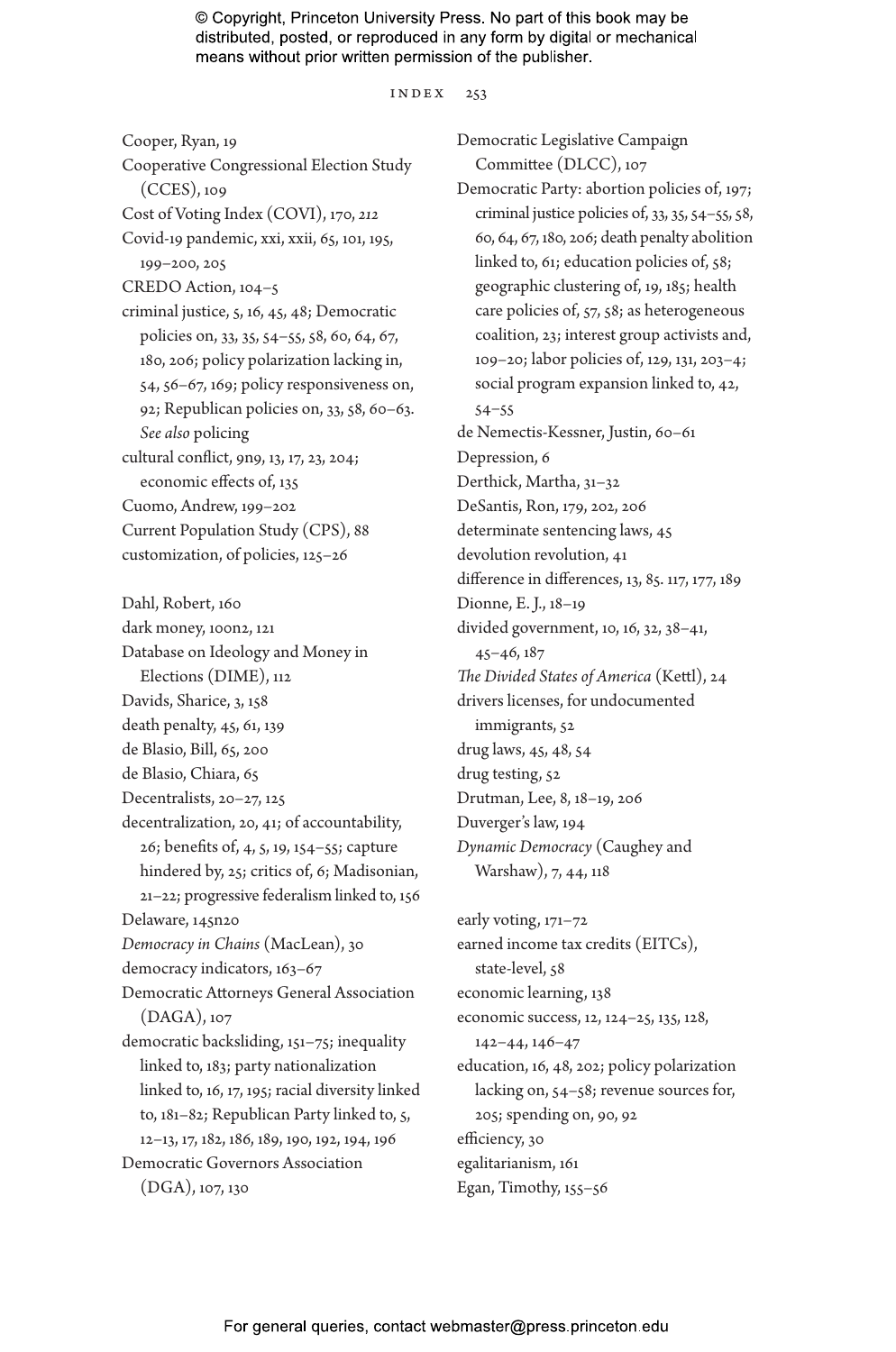254 index

Eisenhower, Dwight, 42 Elazar, Daniel, 36 election administration, 9; recommendations for, 196; state-level control of, xxii, 4, 12, 17, 24, 154, 158, 175; vulnerability of,  $25 - 26$ Electoral College, 3, 5, 18, 157 electoral democracy, 159n12 electoral success, 81, 135; of incumbents, 126, 127, 138; policy emulation linked to, 81, 127, 132, 142, 147 *Ellen* (television program), 95 Emergency Free Choice Act (EFCA), 203–4 emissions standards, 52, 156 employment discrimination, 67 endangered species, 52 endogeneity, 99 English-only laws, 52 Enns, Peter, 64 environmental regulation, xiv, 15, 23, 48, 58, 122; in California, 73, 156; cap and trade, 110; on climate change, 33, 39, 53, 152, 195, 204; fossil fuel interests vs., 100n3; groups backing, 106; liberal policy shift of, 52–53; policy polarization and, 56; policy responsiveness on, 91–92; policy variation in, 52; in red vs. blue states, 16 Erikson, Robert, 82 evangelicals, 88 e-verify, 52 exit threat, 154, 198, 203; from businesses, 30, 31, 37, 67, 75, 78–79, 198, 204, 205. *See also* mobility externalities, 28, 127 Federal Election Commission, 206 federalism, xiv–xv, xxi–xxii, 3; Brandeisian view of, 20–21, 27–28; conservatives' idealizing of, 31–32, 127, 152, 154; dangers of, 156–59, 199; Decentralist view of,

20–27, 125; fiscal, 37; mass incarceration and, 59; nationalized parties vs., 4–5, 195; New Federalist view of, 20–21, 28–31, 125,

financial solidarity, 81 Finger, Leslie, 81 501(c) organizations, 103, 104, 121 Flint drinking water scandal, 135 Florida, 179, 196, 197, 202, 206 Florida, Richard, 18 Floyd, George, xxi, 59, 64, 65, 67 Food and Drug Administration (FDA), 201n10 Fording, Richard, 61 Fourteenth Amendment, 155 *Fragmented Democracy* (Michener), 6, 135 Franko, William, 83 Freedom House, 151 free riding, 23, 74n1, 127 Frymer, Paul, 204 fuel efficiency standards, xiii, 10, 197 Füglister, Katharina, 132 FutureNow, 207 Gallup polls, 87

127; numerous venues offered by, 14; polarization linked to, 23–24; progressive, 155–56; racism linked to, 155, 158; traditional theories of, 15, 19–21, 146, 148

felon disfranchisement, 163, 169, 179, 180,

*Federalist*, 22, 24, 74 Federal Reserve, 205

196 filibuster, xiv, 179

Ganz, Marshall, 161 gay marriage, 23, 68, 109–10 Gelernter, David, 23 gender discrimination, 67 General Social Survey (GSS), 87 geographic clustering, 19, 185 geographic learning, 136 geography, of states, 125–26n2 Georgia, 152, 179–80 Gerhardt, Michael, 18 Gerken, Heather, 155, 156 Germany, xxii gerrymandering, xiv, xxii, 5, 10, 17, 26, 153, 158, 196, 197, 198; as democratic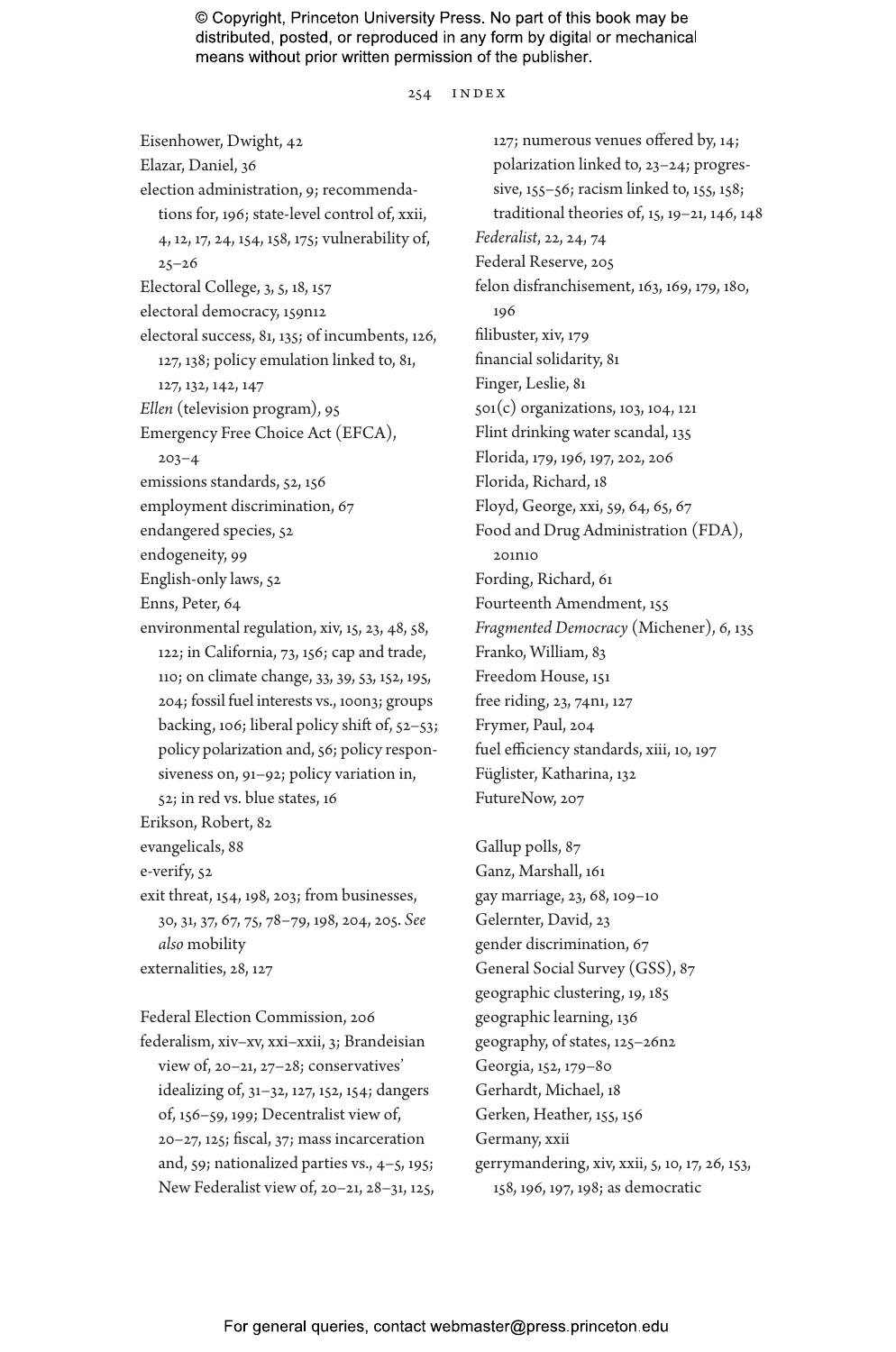#### index 255

performance indicator, 160, 163–64; in North Carolina, 28, 171–72; racial underpinnings of, 162, 182; as Republican strategy, 3, 13; "unintentional," 185, 186n11 Gibson, Edward, 157, 158, 162 Gilardi, Fabrizio, 127, 132, 138 Gillum, Andrew, 179 Glass-Steagall Act (1933), 42 Goldberg, Jonah, 22 Gordon, Sandy, 23 government spending, *43*, 139 Green New Deal, 202 Gregory v. Ashcroft (1991), 18 gridlock, xiii–xiv, 34–35, 39, 40, 46, 73 Grossmann, Matt, 53, 113 Guess, Andrew, 85–86 Gun Control Act (1968), 39n7 gun laws, 10, 48, 58, 122; activist donors' views on, 109–10; background checks, 52; policy responsiveness on, 92; in red vs. blue states, 16, 68; waiting periods, 52 Habermas, Jürgen, 160

Hacker, Jacob, 183 Hamilton, Alexander, 20, 74 Hammer, Michael J, 193n16 Hartney, Michael, 81 Hasen, Richard L., 153n5 Hassell, Hans, 107, 108 health care, 10, 33, 48; liberal policy shift of, 53; policy polarization and, 56, 57–58, 66; policy responsiveness on, 91, 92; preexisting conditions and, 197; racialized politics of, 184; in red vs. blue states, 16, 195 Helmke, Gretchen, 182 Hertel-Fernandez, Alexander, 6, 79, 80, 101 heuristics, 129–32 Hill, Charlotte, 206 Holder, Eric, 203, 207 *Hometown Inequality* (Schaffner, Rhodes, and La Raja), 76 Hopkins, Daniel, 11, 82–83, 95, 113 housing, xxii, 48, 29, 202

*How Democracies Die* (Levitsky and Ziblatt), 158 Human Rights Watch, 66 ideal point modeling, 153, 167

identity politics, 13, 177, 186 ideological direction, of policies, 49–50 Illinois, 171 immigration, xiv, 15, 42, 44, 48, 52, 152, 161; activist donors' views on, 109–10; policy responsiveness on, 92; policy variation and polarization on, 54, 181–82; progressive federalism and, 155 incarceration, 33; as bipartisan policy, 41–42,

58; of Black Americans, 59, 61, 63, 169, 196; cost of, 43, 44; as democratic performance indicator, 169; federal vs. state and local, 59, 152, 158; in New York State, 200–201; in private prisons, 63–64; scholarship on, 45, 59; state policy resurgence and, 36

*The Increasingly United States* (Hopkins), 11, 82–83

incumbents: election-year spending by, 139; electoral success of, 126, 127, 138; resource advantages of, 114; self-sanctioning by, 85 India, xxii

Indiana, 145n20

Indian removal, 185

Indivisible, 207

inequality, xiv, xxii, 9n9, 161n16; democratic backsliding linked to, 183; housing costs and, 29; polarization likened to, 181; policy decentralization linked to, 32; between states, 24

infrastructure, 12

Inhofe, James, 127

Inslee, Jay, 34

institutional analysis, 14–15, 21

interest group activists (IGAs): campaign contributions by, 98–99, *102*, 103–21; legislative behavior shaped by, 110–18, 120; state policy resurgence linked to, 97–98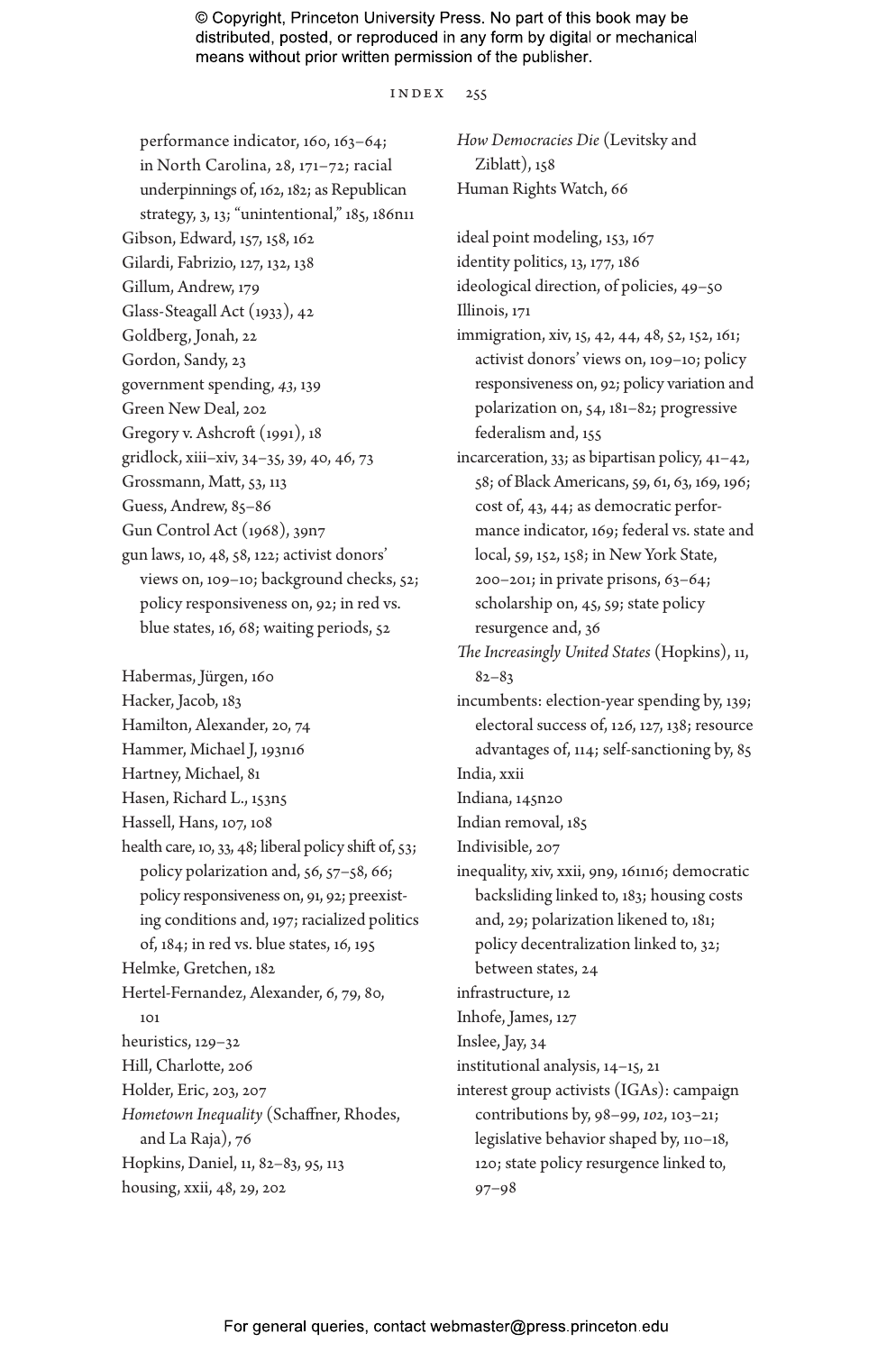256 index

internet, 114 issue area measures, 48

Jacobsmeier, Matthew, 86 Jamieson, Kathleen Hall, 199 Jefferson, Thomas, 20

Kahn, Matthew, 29 Kalla, Joshua, 104, 121 Kansas, 73 Kettl, Donald, 24 Keyssar, Alexander, 174, 194 Kincaid, John, 36–37 King, Desmond, 157, 158, 161 King, Martin Luther, Jr., 183–84 Kitchen, Derek, 65 Koch brothers, 30, 34, 80, 97, 120 Kroeger, Mary, 182

labor, xiii, 39, 81, 92, 122; anti-union efforts and, xiii, 9n9, 26, 28, 58, 73, 82, 198; declining influence of, 131; democracy reinforced by, 204; policy variation and polarization on, 54; in private sector unions, 48; in public sector unions, 44, 48, 140; in red vs. blue states, 16; right-to-work laws and, 44, 88n12, 203; state policy resurgence and, 36, 68 Lacombe, Matthew, 80 Landa, Dimitri, 23 Landau, David, 24 La Raja, Raymond, 76, 103n5, 107–8 Latinos, 181n4, 185n10, 191, 192–93 *Lawrence v. Texas* (2003), 68 Lax, Jeffrey, 86 "leader states," 147 Lee, Frances, 179 Levin, Yuval, 19 Levitsky, Steven, 158 Lewis, Daniel, 86 LGBT rights, 39, 48, 54, 198; judicial behavior and, 86; leftward shift on, 90, 94–95; policy responsiveness on, 91, 92; same-sex

marriage, 23, 68, 109–10

Li, Quan, 170 liberalism, 160–61 libertarians, 106 Lieberman, Robert, 180 Lindblom, Charles, 31, 77 literacy tests, 171 *The Logic of Collective Action* (Olson), 74n1 lotteries, 134 Love, Norma, 83 low-wage workers, 33 Lucas, Louise, 66 Lucas-Burke, Lisa, 66 Luyet, Stéphane, 132 Lyft, 78–79 lynching, 6, 49, 158, 162

MacLean, Nancy, 30 Madison, James, 4, 19–20, 21–22, 24 malapportionment, 3, 18, 157 mandatory minimum sentences, 45 Mann, Thomas, 18–19 marijuana, 92; leftward shift on, 73, 75, 90, 94–95; medical, 45, 48, 95, 139 "The Market as Prison" (Lindblom), 77 Massachusetts, 52 McCain-Feingold Act (2002), 103n5 McCarty, Nolan, 181 McConnell, Grant, 76 McFaul, Michael, 4 McIver, John, 82 mediation models, 93 Medicaid: abortion coverage by, 50, 51, 53, 140; expansion of, xiii, 10, 52, 53, 57, 58, 66–67, 68, 101, 203; immigrants covered by, 42; in New York State, 200, 202; state-level funding and administration of, xxii, 6, 57, 135, 205 medical marijuana, 48 Medicare, 42, 202 Meese, Edwin, 5 Mexico, xxii Michener, Jamila, 6, 135, 162–63 Michigan, 28 Micky, Rob, 6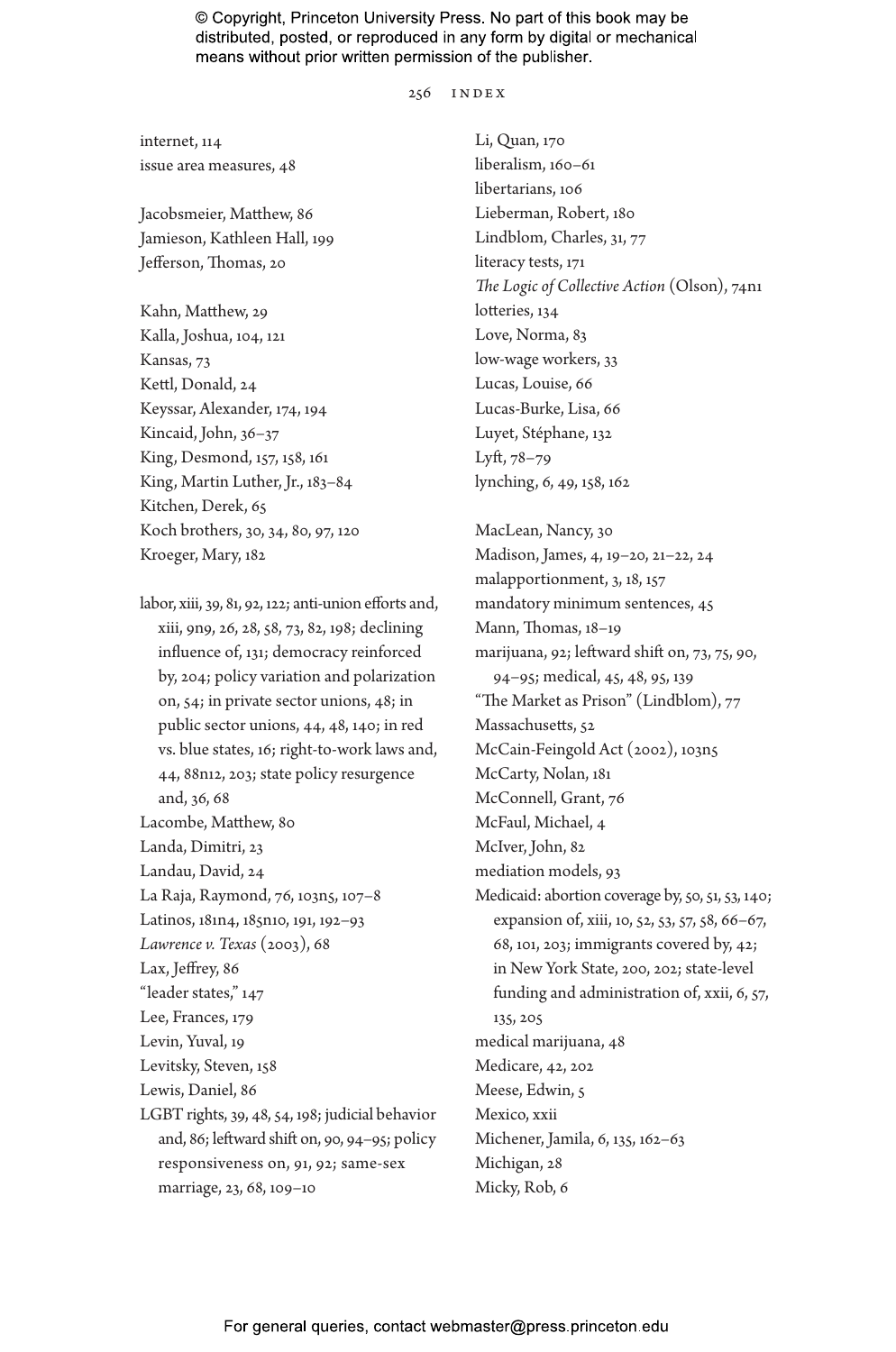index 257

Miller, Lisa, 6, 81

- minimum wage, xiii, 44, 48–49, 197; activist donors' views on, 109–10; crime reduction linked to, 58; economic growth linked to, 129, 135; public support for, 86; in red vs. blue states, 95; for ridesharing drivers, 78
- Minnesota, 12, 64, 66, 129, 147
- Mississippi, 160n14

mobility, 20, 29, 126; of people vs. capital, 28, 30, 31, 74, 79–81. *See also* exit threat model bills, 10, 11, 80, 131 Morales, Stephanie, 66

Morley, Felix, 26

MoveOn.org, 8, 80, 97–98, 116, 122

multilevel regression with poststratification (MRP), 88 Mummolo, Jonathan, 29

Munson, Ziad, 161

Nagler, Jonathan, 85–86 Nall, Clayton, 29 National Environmental Policy Act (1969), 39n7 *National Federation of Independent Business (NFIB) v. Sebelius* (2012), 68, 74 National Governors Association (NGA), 130 nationalization, of parties, 123–48; democratic backsliding linked to, 16, 17, 195; federalism vs., 4–5, 195; polarization linked to, 9; of racial conflict, 193 National Minimum Legal Drinking Age Act  $(1984)$ , 68 National Rifle Association (NRA), 8, 16, 98, 106, 116 National Right to Life, 97–98 negative rights, 160 New Deal, 32, 39, 183 *The New Economic Populism* (Franko and Witko), 83 New Federalists, 20–21, 28–31, 125, 127 New Mexico, 170 news media: polarization linked to, 114; state politics coverage by, 83

Newsom, Gavin, 79 *New State Ice Co. v. Liebmann* (1932), 28 New York State, 67, 199–202 Nivola, Pietro, 30 no-knock search warrants, 67 North Carolina: "bathroom bill" in, 135; democratic backsliding in, 17, 153–54, 170–71, 174, 175, 191; gerrymandering in, 28, 171–72; "lame-duck" coup in, 152; voter suppression in, 28; voter turnout in, 180 Norway, 26

Obama, Barack, 184, 203 *Obergefell v. Hodges* (2015), 68 O'Brian, Neil, 181 O'Connor, Sandra Day, 18 *The Office* (television program), 95 off-year elections, 76 Ohio, 191 Olson, Mancur, 74n1 Oregon, 42, 139 Ornstein, Norman, 18–19

Page, Benjamin, 80 paid sick leave, 44 Paine, Jack, 182 "partial birth abortion," 50, 53 partisan competition, 176 partisan learning, 124–25, 128–34, 143–44, 146, *211* party coalitions, 176 party committees, 106–7, 108, 120 party control, 39–40, *209*; as mediator, 93; policy outcomes and, 85, 89, *91* party identification, 82, 109, 129–30 party insiders, 108–9, 117, 119, 120 *Paths Out of Dixie* (Mickey), 6 Paulus, Carl Lawrence, 155 pensions, 130 *The Perils of Federalism* (Miller), 6 Phillips, Justin, 86 Pierson, Paul, 7, 23, 107, 183 *Pittsburgh Post-Gazette*, 83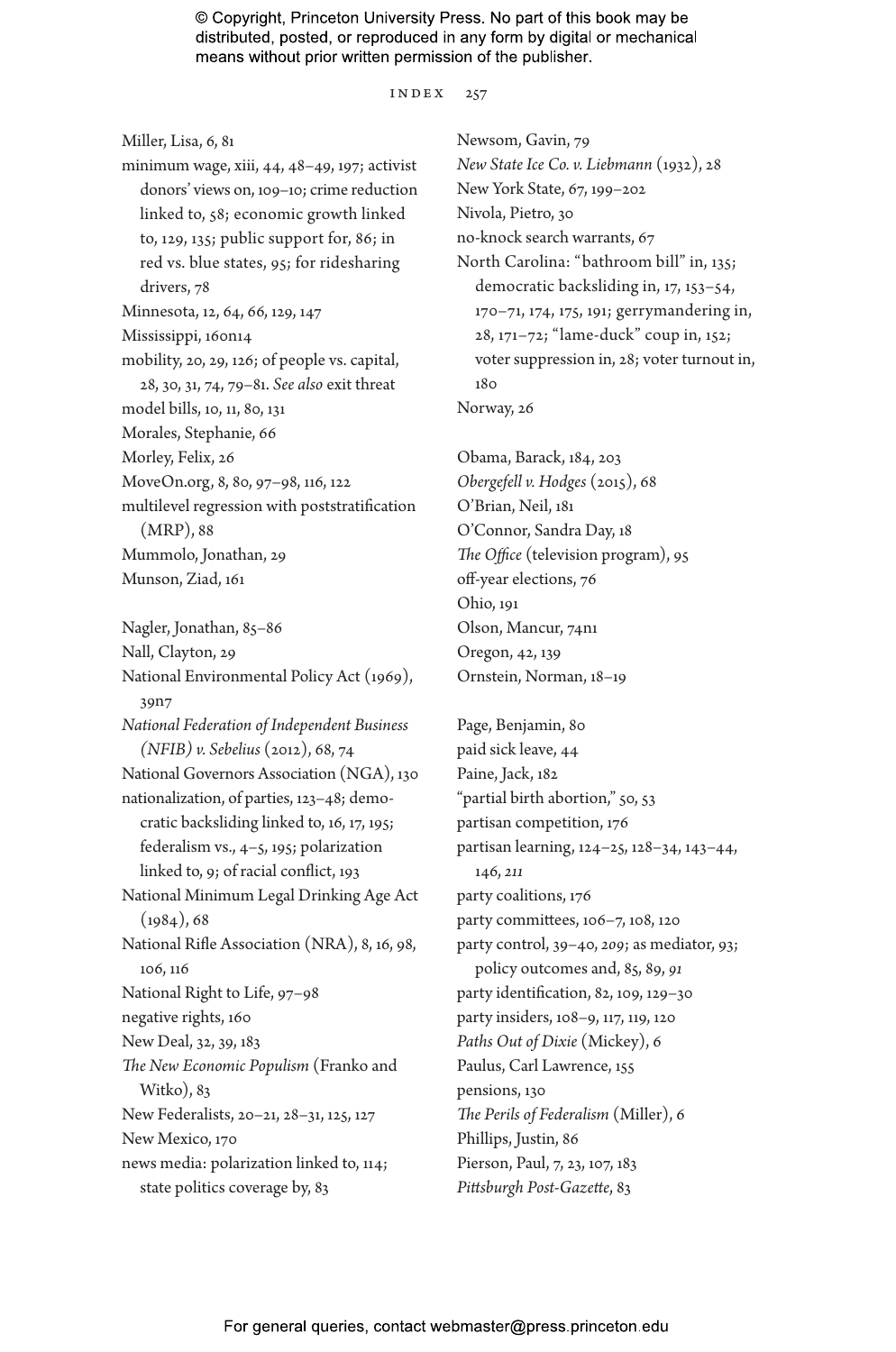258 index

"plutocratic populism," 183–86

polarization, 7; causes of, 180; contributions from ideological groups linked to, 99; democratic instability linked to, 176–77, 179; ebb and flow of, 38n6; federalism linked to, 23–24; gridlock linked to, 46; laboratories of democracy theory weakened by, 27; of nationalized parties, 9; of policy, 35, 47, 54–59, 95, 112–14, *118*, 119–20, 125; policy decentralization linked to, 32, 41; in state legislatures, 37, 144–45; of states, 11, 17; symmetric vs. asymmetric, 181

police review boards, 67

- policing, 24–25, 164, 169; homogeneous state policies on, 33, 35, 64; intractability of, 206; police interests' influence on, xxi–xxii, 65; racial authoritarianism linked to, xiv, xxi, 35–36; scholarly attention to, 59 policy diffusion, 11, 27, 122, 123, 125, 131–44 policy liberalism, 163 policy polarization, 35, 47, 54–59, 95, 112–14, *118*, 119–20; federalism and, 125 policy variation, 35, 47, 50–54, 85, 154 political action committees (PACs), 98, 100–102, 104, 106, 108, 113, 117 political culture, 125–26n2 poll taxes, 196 Pomante, Michael J., 170 Poole, Keith, 181 popular culture, 95 preemption laws, 44 primary elections, 8, 16, 111; activists and party insiders in, 99, 105, 108, 119, 121, 122; competitiveness of, 114 private prisons, 63–64 probation, 45 Progressive Era, 6 progressive federalism, 155–56 Prowse, Gwen, 36 public choice, 126 public sector employment, *43*
- public transit, 199n3

races to the bottom, 28, 37n3 racial conflict, 9n9, 17, 204 racial makeup, of states, 125–26n2 racial threat, 176, 177, 181, 185, 191–93 Ramakrishnan, Karthick, 155 Randolph, A. Philip, 183–84 Rangappa, Asha, 4 Rapaczynski, Andrzej, 24 Rauch, Jonathan, 23 Rawls, John, 160 Reconstruction, 38n6, 158, 174 recycling, 52 *Red State Blues* (Grossmann), 53 reproductive rights, 161 Republican Attorneys General Association (RAGA), 107 Republican Governors Association (RGA), 107, 130 Republican Party: abortion policies of, xiii; criminal justice policies of, 33, 58, 60–63; democratic backsliding linked to, 5, 12–13, 17, 182, 186, 189, 190, 192, 194, 196; fiscal policies of, xiii, 12; ideological consistency stressed by, 107; interest group activists and, 109–20; issues nationalized by, 3; labor policies of, xii; Medicaid funds rejected by, 66–67; partisanship vs. policy success in, 129, 144, 147; "plutocratic populism" linked to, 183; rightward shift of, xvii, 184; structural advantages of, 185, 186; 2020 election results rejected by, 8; voter suppression backed by, 13, 33, 158, 171–72, 182, 196 Republican State Leadership Committee (RSLC), 107

responsiveness, of legislators, 81–82; congruence vs., 85–86; cross-sectional, 84, 89, 91–92; dynamic, 84–85, 89, 92–94; methods for studying, 85–89; nationallevel, 89 Reuning, Kevin, 131 Reuther, Walter, 183–84

- Rhodes, Jesse, 76, 107–8
- ridesharing, 78–79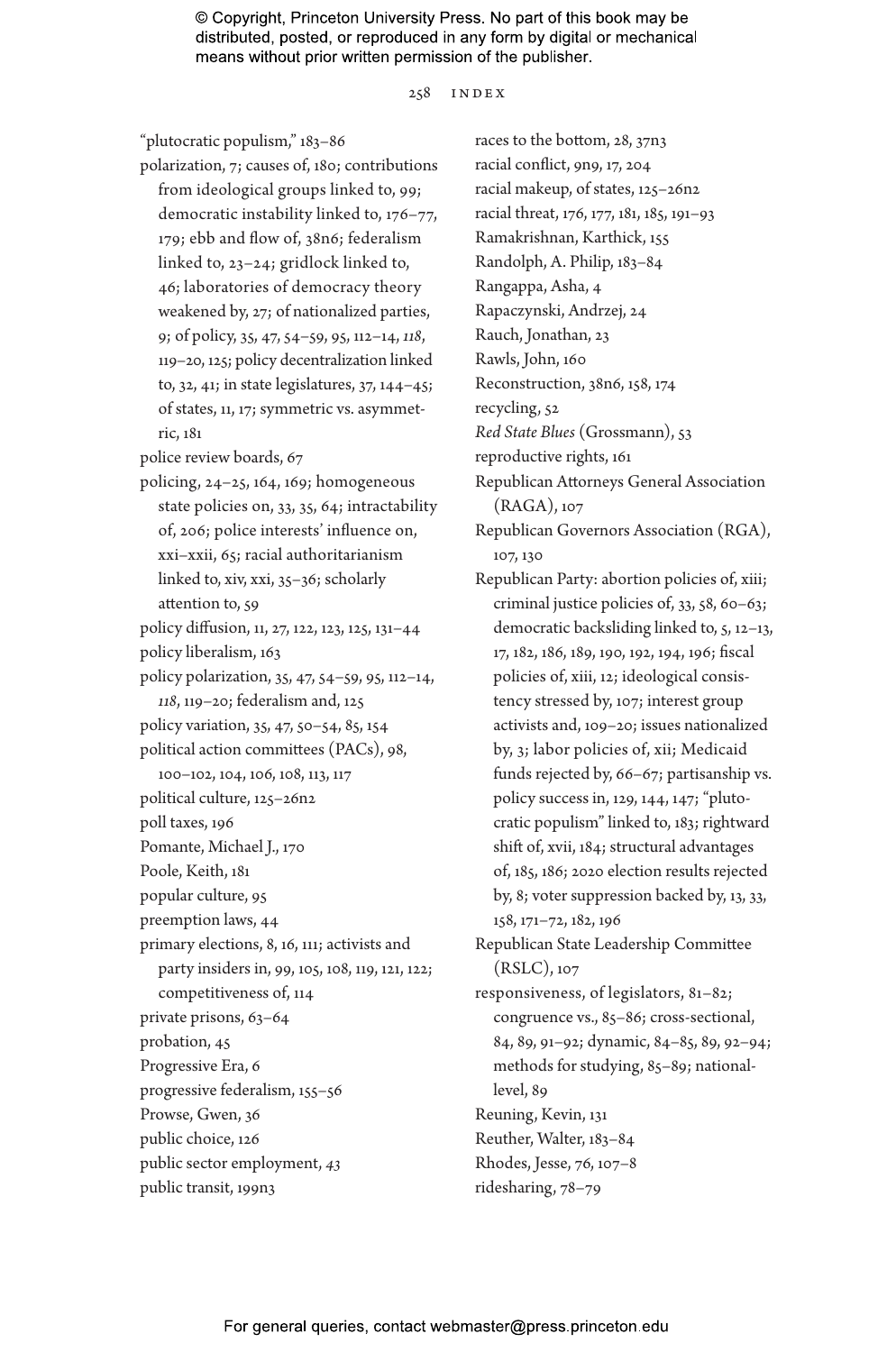index 259

Rigby, Elizabeth, 77 right-to-work laws, 44, 88n12, 203 Riker, William, 37, 155, 159 Robin, Corey, 156 Rocco, Philip, 135, 175 Rodden, Jonathan, 185 *Roe v. Wade* (1973), 53, 89–90, 197 Rogers, Steven, 84 Rosenfeld, Sam, 107 Rosenthal, Howard, 181 Rustin, Bayard, 183–84 Ryan, Erin, 4 same-sex marriage, 23, 68, 109–10 Sances, Michael, 76n2 Schaffner, Brian, 76, 103n5, 107–8 Schattschneider, E. E., 21, 178 Schickler, Eric, 23 Schleicher, David, 68–69 Schlozman, Daniel, 107 school choice, 55, 58 Schraufnagel, Scot, 170 Seawright, Jason, 80 segregation, xxiii, 30, 44n11, 153, 158–59, 175, 178; authoritarian enclaves under, 6; interstate differences under, 38n6, 67, 182 separation of powers, 24, 25 Shapiro, Ian, 160, 161 *Shelby County v. Holder* (2013), 162 *Short Circuiting Policy* (Stokes), 6, 204 Siegel, David A., 135n9 Simonovits, Gabor, 85-86 Sinclair Broadcast Group, 83 single-issue groups, 106, 116, 119, 120–21 Sinn, Stefan, 126 Sister District, 207 size of government, 49, 163 Skocpol, Theda, 96, 161 Skovron, Christopher, 83–84 slavery, 38n6, 158, 162, 174, 183; congressional malapportionment and, 157; geographic consequences of, 185; northern politics shaped by, 153, 175 Smith, Rogers, 161

SNAP (Supplemental Nutrition Assistance Program), 205 Snyder, Rick, xiii, 135 Social Security Act (1935), 39; amendments to, 39n7, 42 sodomy laws, 68 solar energy, 52 sorting, 28, 29, 38, 54, 84, 182, 186n11. *See also* mobility specialization, 30 spillovers, 157 standardization, 6 "stand your ground" laws, 52, 131 *State Capture* (Hertel-Fernandez), 6, 101 State Children's Health Insurance Program (SCHIP), 42, 52, 53, 57, 134 State Democracy Index, 12, 13, 17, 153, 163–75, *212 Statehouse Democracy* (Erikson, Wright, and McIver), 7 State Policy Liberalism (SPL), 47 State Policy Network (SPN), 101 state policy resurgence, 10–11, 32, 35, 36, 67–69, 195–98; ordinary voters and, 84–89, 198 statutory rape, 45 Stokes, Leah 6, 204 structural power, 78–79 suburbanization, 186 super-elite groups, 120–21 Supreme Court, 5, 32, 68, 74, 100, 139, 162, 197, 203

Targeted Regulation of Abortion Provider (TARP) laws, 53 taxes, xiii, 10, 48–49, 203; administrative state and, 42; in California, 42, 43, 52, 53, 73; on capital gains, 44, 49n16, 52; by elected assessors, 76n2; on income, 42, 43, 44, 49n16, 52, 58, 197–98; policy responsiveness on, 92; in red vs. blue states, 16, 197–98; state vs. federal, 41, *43*, 48, 53; in Wisconsin, 12 Taylor, Breanna, 64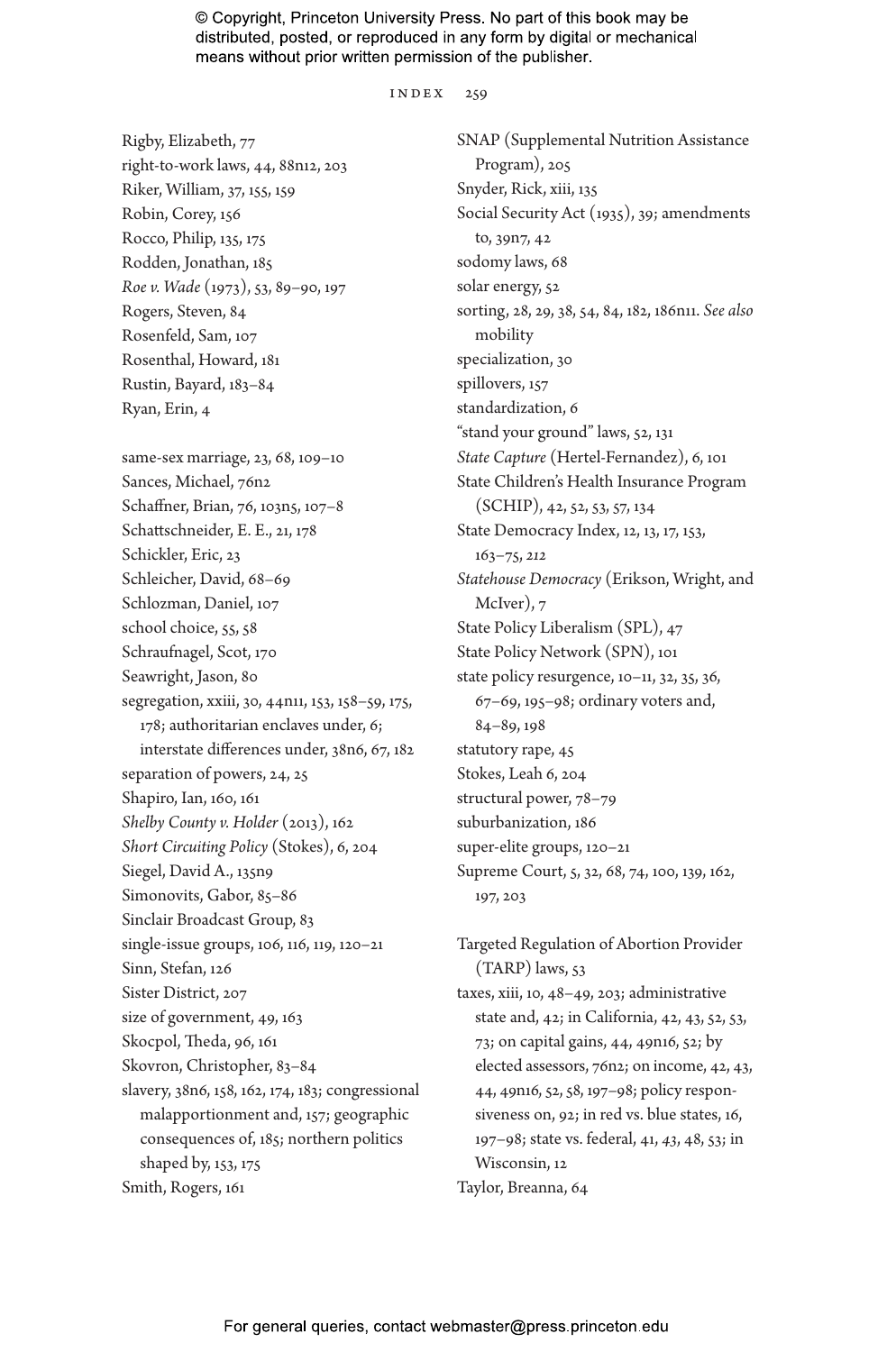260 index

teacher salaries, 58 Tea Party, 106, 122, 182 Teele, Dawn, 178 television, 95 Temporary Aid for Needy Families (TANF), 42, 52 Tennessee, 191 Tenth Amendment, 59 term limits, 7 Texas, 8, 19–20; death penalty in, 61n29; voter ID law in, 164n18; voter suppression in, 196–97n2 think tanks, 27, 28, 31 Three Fifths Clause, 157 three strikes laws, 45, 169 Tiebout, Charles, 28 Tocqueville, Alexis de, 161 transportation, 48, 199n3, 202 tribalism, 184–85 Trump, Donald, xiv, 15, 82, 152, 156, 158, 198; authoritarian tendencies of, 60, 151; blue-state resistance to, 34; blundering by, 199, 201; elite support for, 183; press attacked by, 59; racial conflict exploited by, 182; voter suppression backed by, xxi; 2020 election results rejected by, 25 turnout, in elections, 76, 164n18, 170, 171, 180 Uber, 78–79 unbiased learning, 124, 127, 130, 132, 133, *134*, 136 unemployment, 12, 127, 129, 135, 138, 142–43, 144 unemployment compensation, xxii note 1, 132, 205 unidimensional measure, 46–48 unions. *See* labor United Kingdom, 26 U.S. Chamber of Commerce, 80 U.S. Postal Service, 204

Vardaman, James K., 160n14 Varieties of Democracy Project (V-Dem), 151, 160, 161, 174

venue shifting, 11, 39–42, 79–81 Vermont, 52, 171 veto points, 21, 157 Virginia, 67 Virginia Plan, 22 voluntarism, 161 vote-buying, 100 voter ID laws, 48, 158, 164n18, 171, 193n16 voter suppression, xiv, xxii, 5, 10, 26, 48, 153, 197, 198; Black voters targeted by, 44n11, 153n6, 164n18, 171–72, 182, 193n16; interest groups backing, 41; in North Carolina, 28; Republican Party linked to, 13, 33, 182; state policy resurgence and, 68; Trump's encouragement of, xxi; in Wisconsin, 158 voter turnout, 76, 164n18, 170, 171, 180 voting rights, 54, 162, 163–64 Voting Rights Act (1965), 152, 162, 206 voting with one's feet, 28–30, 31 vouchers, for school, 55 Waddoups, Michael, 127n4 Wagle, Susan, 3, 158 Walker, Scott, 34, 131; abortion ban signed by, 73; anti-union policies of, xiii, 82 Walsh, Randall P., 29 Warshaw, Christopher, 7, 38, 44, 60-61, 118, 171 Weaver, Vesla, 36, 60, 64 welfare benefits, 42, 48, 52, 53n22, 68, 184 Weyland, Kurt, 130 white identity politics, 13, 177, 186 *Will and Grace* (television program), 95 Wisconsin: abortion in, 73; anti-union policies in, 28, 58; democratic backsliding in, 17, 154, 170–71, 175, 191; "lame-duck" coup in, 152; Minnesota policies and, 129, 147; tax cuts in, 12; voter suppression in, 158 Wiseman, Hannah, 24 Wiseman, Samuel, 24